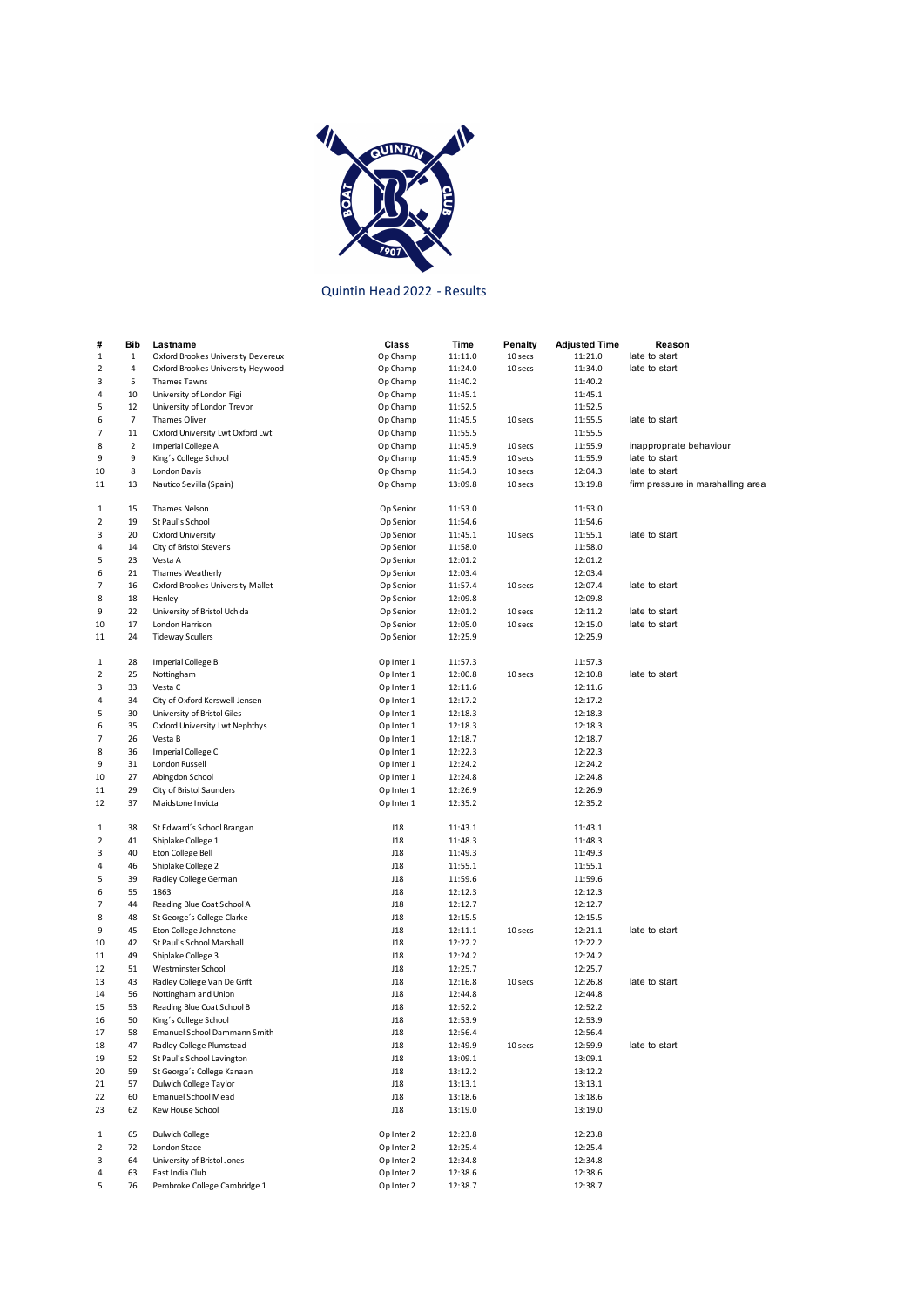| 7<br>Reading<br>Op Inter 2<br>68<br>12:40.6<br>12:40.6<br>Auriol Kensington Whyte<br>Op Inter 2<br>12:41.9<br>12:41.9<br>8<br>67<br>9<br>Imperial College D<br>Op Inter 2<br>69<br>12:44.7<br>12:44.7<br>74<br>Oxford Academicals Frost<br>Op Inter 2<br>12:48.8<br>12:48.8<br>10<br>147<br>Putney Town A<br>Op Inter 2<br>12:58.1<br>12:58.1<br>11<br>75<br>Sons of the Thames<br>Op Inter 2<br>13:01.3<br>13:01.3<br>12<br>78<br>Putney Town B<br>Op Inter 2<br>13:41.3<br>13:41.3<br>13<br>70<br>Auriol Kensington Fishlock<br>Op Inter 2<br>14<br>13:58.5<br>13:58.5<br>73<br>Auriol Kensington Lewis<br>Op Inter 2<br>14:24.8<br>14:24.8<br>15<br>79<br>Oxford University Women A<br>1<br>W Champ<br>12:16.6<br>12:16.6<br>2<br>83<br><b>Tideway Scullers Lindsay</b><br>W Champ<br>12:27.5<br>12:27.5<br>81<br>Oxford Brookes University Furness<br>W Champ<br>12:33.1<br>12:33.1<br>3<br>4<br>82<br><b>Thames Eastwood</b><br>W Champ<br>12:43.4<br>12:43.4<br>5<br>85<br>Thames Wesselmann<br>W Champ<br>12:43.7<br>12:43.7<br>84<br>Oxford University Women B<br>12:48.3<br>6<br>W Champ<br>12:48.3<br>87<br>University of London Crocker<br>7<br>W Champ<br>12:52.3<br>12:52.3<br>89<br>University of London Hollis<br>W Champ<br>12:54.7<br>12:54.7<br>8<br>9<br>86<br>London Arthur<br>W Champ<br>13:01.3<br>13:01.3<br>80<br>Vesta 1<br>13:09.4<br>13:09.4<br>10<br>W Champ<br>Thames Hallett<br>11<br>88<br>W Champ<br>13:10.9<br>13:10.9<br>94<br><b>Tideway Scullers Armstrong</b><br>W Senior<br>12:53.1<br>12:53.1<br>1<br>90<br>Oxford Brookes University Colton<br>2<br>W Senior<br>12:56.8<br>12:56.8<br>93<br>Oxford Brookes University Cannon<br>12:58.9<br>12:58.9<br>3<br>W Senior<br>92<br>Imperial College AA<br>4<br>W Senior<br>13:05.0<br>13:05.0<br>5<br>99<br>Nottingham Holden<br>W Senior<br>13:22.1<br>13:22.1<br>91<br>Vesta 2<br>6<br>W Senior<br>13:22.6<br>13:22.6<br>95<br>Mortlake Anglian & Alpha Lloyd-Williams<br>W Senior<br>13:35.9<br>13:35.9<br>7<br>98<br>London Cliff<br>8<br>W Senior<br>13:42.0<br>13:42.0<br>9<br>96<br>Oxford Brookes University Fletcher<br>13:50.2<br>13:50.2<br>W Senior<br>City of Bristol Summers<br>10<br>97<br>W Senior<br>13:53.6<br>13:53.6<br>1<br>101<br>St Paul's School Bennison<br>J16<br>12:42.4<br>12:42.4<br>2<br>102<br>Westminster School<br>J16<br>12:47.8<br>12:47.8<br>з<br>104<br>St Paul's School Harker<br>J16<br>12:55.8<br>12:55.8<br>103<br>King's College School A<br>J16<br>13:01.3<br>13:01.3<br>4<br>5<br>109<br>Maidenhead<br>J16<br>13:10.2<br>13:10.2<br>106<br>King's College School B<br>J16<br>6<br>13:37.7<br>13:37.7<br>105<br>Dulwich College Ramakrishnan<br>J16<br>13:47.1<br>7<br>13:47.1<br>107<br>1863<br>J16<br>14:22.5<br>8<br>14:22.5<br>145<br>University of Warwick Smith<br>Op Devel<br>12:35.9<br>12:35.9<br>1<br>153<br>Nottingham / Nottingham Trent / Ross<br>Op Devel<br>12:58.6<br>12:58.6<br>2<br>146<br>Twickenham Hide<br>Op Devel<br>13:03.1<br>13:03.1<br>3<br>4<br>154<br><b>Bristol Ariel</b><br>Op Devel<br>13:07.1<br>13:07.1<br>5<br>149<br>Twickenham Seek<br>Op Devel<br>13:11.5<br>13:11.5<br>152<br>Magdalen College Oxford<br>Op Devel<br>13:16.9<br>6<br>13:16.9<br>7<br>159<br>New College Oxford<br>Op Devel<br>13:09.4<br>10 secs<br>13:19.4<br>148<br>Oxford Academicals Giordano<br>Op Devel<br>8<br>13:20.1<br>13:20.1<br>9<br>162<br>Pembroke College Cambridge 2<br>Op Devel<br>13:29.7<br>13:29.7<br>155<br>University of Warwick Jacques<br>10<br>Op Devel<br>13:29.0<br>10 secs<br>13:39.0<br>157<br>Marlow<br>Op Devel<br>13:40.1<br>13:40.1<br>11<br>Imperial College F<br>13:50.7<br>12<br>164<br>Op Devel<br>13:50.7<br>13<br>University of Bristol Mahoney<br>Op Devel<br>13:59.2<br>13:59.2<br>165<br>Cygnet<br>Op Devel<br>14:17.5<br>14:17.5<br>14<br>156<br>Royal Free & Univ Coll Med Sch<br>15<br>163<br>Op Devel<br>14:18.9<br>14:18.9<br>158<br>Linacre College Oxford Y<br>Op Devel<br>14:32.9<br>14:32.9<br>16<br>Linacre College Oxford X<br>17<br>151<br>Op Devel<br>14:33.3<br>14:33.3<br>150<br>Furnivall<br>Op Devel<br>18<br>14:40.6<br>14:40.6<br>19<br>160<br>Putney Town Fitzgerald<br>Op Devel<br>14:48.0<br>14:48.0<br><b>Imperial College E</b><br>161<br>Op Devel<br>14:52.6<br>20<br>14:52.6<br>120<br>Oxford University Women's Lwt<br>W Inter 1<br>13:14.5<br>13:14.5<br>1<br>2<br>129<br>Notts County Rowing Assn<br>W Inter 1<br>13:16.6<br>13:16.6<br>121<br>Thames Bainbridge<br>W Inter 1<br>3<br>13:23.8<br>13:23.8<br>Putney Town<br>W Inter 1<br>13:34.0<br>13:34.0<br>4<br>124<br>122<br>Henley<br>W Inter 1<br>13:41.4<br>13:41.4<br>5<br>127<br>University of Bristol Bothamley-Dakin<br>W Inter 1<br>13:42.9<br>13:42.9<br>6<br>Thames Wellington<br>7<br>123<br>W Inter 1<br>13:54.7<br>13:54.7<br>130<br>Wolfson College Oxford Byb<br>W Inter 1<br>13:59.7<br>13:59.7<br>8<br>Mortlake Anglian & Alpha Matteotti<br>9<br>119<br>W Inter 1<br>14:00.4<br>14:00.4<br>10<br>125<br>Barnes Bridge Ladies 1<br>W Inter 1<br>14:07.4<br>14:07.4<br>Auriol Kensington Barber<br>126<br>W Inter 1<br>14:12.5<br>11<br>14:12.5<br>128<br>Nottingham Povey<br>W Inter 1<br>14:13.4<br>14:13.4<br>12<br>131<br>Henley<br>WJ18<br>12:48.9<br>1<br>12:48.9<br>135<br>Surbiton High School Blake<br>WJ18<br>13:12.8<br>13:12.8<br>2<br>133<br>Headington School<br>WJ18<br>3<br>13:13.6<br>13:13.6<br>4<br>139<br>St Edward's School<br>WJ18<br>13:17.7<br>13:17.7<br>134<br><b>Emanuel School</b><br>WJ18<br>5<br>13:32.5<br>13:32.5<br>137<br>Godolphin & Latymer School A<br>WJ18<br>13:58.2<br>13:58.2<br>6<br>Putney High School<br>WJ18<br>138<br>14:11.3<br>14:11.3<br>7 | 6 | 66 | City of Oxford Moore | Op Inter 2 | 12:40.5 | 12:40.5 |                    |
|----------------------------------------------------------------------------------------------------------------------------------------------------------------------------------------------------------------------------------------------------------------------------------------------------------------------------------------------------------------------------------------------------------------------------------------------------------------------------------------------------------------------------------------------------------------------------------------------------------------------------------------------------------------------------------------------------------------------------------------------------------------------------------------------------------------------------------------------------------------------------------------------------------------------------------------------------------------------------------------------------------------------------------------------------------------------------------------------------------------------------------------------------------------------------------------------------------------------------------------------------------------------------------------------------------------------------------------------------------------------------------------------------------------------------------------------------------------------------------------------------------------------------------------------------------------------------------------------------------------------------------------------------------------------------------------------------------------------------------------------------------------------------------------------------------------------------------------------------------------------------------------------------------------------------------------------------------------------------------------------------------------------------------------------------------------------------------------------------------------------------------------------------------------------------------------------------------------------------------------------------------------------------------------------------------------------------------------------------------------------------------------------------------------------------------------------------------------------------------------------------------------------------------------------------------------------------------------------------------------------------------------------------------------------------------------------------------------------------------------------------------------------------------------------------------------------------------------------------------------------------------------------------------------------------------------------------------------------------------------------------------------------------------------------------------------------------------------------------------------------------------------------------------------------------------------------------------------------------------------------------------------------------------------------------------------------------------------------------------------------------------------------------------------------------------------------------------------------------------------------------------------------------------------------------------------------------------------------------------------------------------------------------------------------------------------------------------------------------------------------------------------------------------------------------------------------------------------------------------------------------------------------------------------------------------------------------------------------------------------------------------------------------------------------------------------------------------------------------------------------------------------------------------------------------------------------------------------------------------------------------------------------------------------------------------------------------------------------------------------------------------------------------------------------------------------------------------------------------------------------------------------------------------------------------------------------------------------------------------------------------------------------------------------------------------------------------------------------------------------------------------------------------------------------------------------------------------------------------------------------------------------------------------------------------------------------------------------------------------------------------------------------------------------------------------------------------------------------------------------------------------------------------------------------------------------------------------------------------------------------------------------------------------------------------------------------------------------------------------------------------------------------------------------------------------------------------------------------------------------------------------------------------------------------------------------------------------------------------------------------------------------------------------------------------|---|----|----------------------|------------|---------|---------|--------------------|
|                                                                                                                                                                                                                                                                                                                                                                                                                                                                                                                                                                                                                                                                                                                                                                                                                                                                                                                                                                                                                                                                                                                                                                                                                                                                                                                                                                                                                                                                                                                                                                                                                                                                                                                                                                                                                                                                                                                                                                                                                                                                                                                                                                                                                                                                                                                                                                                                                                                                                                                                                                                                                                                                                                                                                                                                                                                                                                                                                                                                                                                                                                                                                                                                                                                                                                                                                                                                                                                                                                                                                                                                                                                                                                                                                                                                                                                                                                                                                                                                                                                                                                                                                                                                                                                                                                                                                                                                                                                                                                                                                                                                                                                                                                                                                                                                                                                                                                                                                                                                                                                                                                                                                                                                                                                                                                                                                                                                                                                                                                                                                                                                                                                                            |   |    |                      |            |         |         |                    |
|                                                                                                                                                                                                                                                                                                                                                                                                                                                                                                                                                                                                                                                                                                                                                                                                                                                                                                                                                                                                                                                                                                                                                                                                                                                                                                                                                                                                                                                                                                                                                                                                                                                                                                                                                                                                                                                                                                                                                                                                                                                                                                                                                                                                                                                                                                                                                                                                                                                                                                                                                                                                                                                                                                                                                                                                                                                                                                                                                                                                                                                                                                                                                                                                                                                                                                                                                                                                                                                                                                                                                                                                                                                                                                                                                                                                                                                                                                                                                                                                                                                                                                                                                                                                                                                                                                                                                                                                                                                                                                                                                                                                                                                                                                                                                                                                                                                                                                                                                                                                                                                                                                                                                                                                                                                                                                                                                                                                                                                                                                                                                                                                                                                                            |   |    |                      |            |         |         |                    |
|                                                                                                                                                                                                                                                                                                                                                                                                                                                                                                                                                                                                                                                                                                                                                                                                                                                                                                                                                                                                                                                                                                                                                                                                                                                                                                                                                                                                                                                                                                                                                                                                                                                                                                                                                                                                                                                                                                                                                                                                                                                                                                                                                                                                                                                                                                                                                                                                                                                                                                                                                                                                                                                                                                                                                                                                                                                                                                                                                                                                                                                                                                                                                                                                                                                                                                                                                                                                                                                                                                                                                                                                                                                                                                                                                                                                                                                                                                                                                                                                                                                                                                                                                                                                                                                                                                                                                                                                                                                                                                                                                                                                                                                                                                                                                                                                                                                                                                                                                                                                                                                                                                                                                                                                                                                                                                                                                                                                                                                                                                                                                                                                                                                                            |   |    |                      |            |         |         |                    |
|                                                                                                                                                                                                                                                                                                                                                                                                                                                                                                                                                                                                                                                                                                                                                                                                                                                                                                                                                                                                                                                                                                                                                                                                                                                                                                                                                                                                                                                                                                                                                                                                                                                                                                                                                                                                                                                                                                                                                                                                                                                                                                                                                                                                                                                                                                                                                                                                                                                                                                                                                                                                                                                                                                                                                                                                                                                                                                                                                                                                                                                                                                                                                                                                                                                                                                                                                                                                                                                                                                                                                                                                                                                                                                                                                                                                                                                                                                                                                                                                                                                                                                                                                                                                                                                                                                                                                                                                                                                                                                                                                                                                                                                                                                                                                                                                                                                                                                                                                                                                                                                                                                                                                                                                                                                                                                                                                                                                                                                                                                                                                                                                                                                                            |   |    |                      |            |         |         |                    |
|                                                                                                                                                                                                                                                                                                                                                                                                                                                                                                                                                                                                                                                                                                                                                                                                                                                                                                                                                                                                                                                                                                                                                                                                                                                                                                                                                                                                                                                                                                                                                                                                                                                                                                                                                                                                                                                                                                                                                                                                                                                                                                                                                                                                                                                                                                                                                                                                                                                                                                                                                                                                                                                                                                                                                                                                                                                                                                                                                                                                                                                                                                                                                                                                                                                                                                                                                                                                                                                                                                                                                                                                                                                                                                                                                                                                                                                                                                                                                                                                                                                                                                                                                                                                                                                                                                                                                                                                                                                                                                                                                                                                                                                                                                                                                                                                                                                                                                                                                                                                                                                                                                                                                                                                                                                                                                                                                                                                                                                                                                                                                                                                                                                                            |   |    |                      |            |         |         |                    |
|                                                                                                                                                                                                                                                                                                                                                                                                                                                                                                                                                                                                                                                                                                                                                                                                                                                                                                                                                                                                                                                                                                                                                                                                                                                                                                                                                                                                                                                                                                                                                                                                                                                                                                                                                                                                                                                                                                                                                                                                                                                                                                                                                                                                                                                                                                                                                                                                                                                                                                                                                                                                                                                                                                                                                                                                                                                                                                                                                                                                                                                                                                                                                                                                                                                                                                                                                                                                                                                                                                                                                                                                                                                                                                                                                                                                                                                                                                                                                                                                                                                                                                                                                                                                                                                                                                                                                                                                                                                                                                                                                                                                                                                                                                                                                                                                                                                                                                                                                                                                                                                                                                                                                                                                                                                                                                                                                                                                                                                                                                                                                                                                                                                                            |   |    |                      |            |         |         |                    |
|                                                                                                                                                                                                                                                                                                                                                                                                                                                                                                                                                                                                                                                                                                                                                                                                                                                                                                                                                                                                                                                                                                                                                                                                                                                                                                                                                                                                                                                                                                                                                                                                                                                                                                                                                                                                                                                                                                                                                                                                                                                                                                                                                                                                                                                                                                                                                                                                                                                                                                                                                                                                                                                                                                                                                                                                                                                                                                                                                                                                                                                                                                                                                                                                                                                                                                                                                                                                                                                                                                                                                                                                                                                                                                                                                                                                                                                                                                                                                                                                                                                                                                                                                                                                                                                                                                                                                                                                                                                                                                                                                                                                                                                                                                                                                                                                                                                                                                                                                                                                                                                                                                                                                                                                                                                                                                                                                                                                                                                                                                                                                                                                                                                                            |   |    |                      |            |         |         |                    |
|                                                                                                                                                                                                                                                                                                                                                                                                                                                                                                                                                                                                                                                                                                                                                                                                                                                                                                                                                                                                                                                                                                                                                                                                                                                                                                                                                                                                                                                                                                                                                                                                                                                                                                                                                                                                                                                                                                                                                                                                                                                                                                                                                                                                                                                                                                                                                                                                                                                                                                                                                                                                                                                                                                                                                                                                                                                                                                                                                                                                                                                                                                                                                                                                                                                                                                                                                                                                                                                                                                                                                                                                                                                                                                                                                                                                                                                                                                                                                                                                                                                                                                                                                                                                                                                                                                                                                                                                                                                                                                                                                                                                                                                                                                                                                                                                                                                                                                                                                                                                                                                                                                                                                                                                                                                                                                                                                                                                                                                                                                                                                                                                                                                                            |   |    |                      |            |         |         |                    |
|                                                                                                                                                                                                                                                                                                                                                                                                                                                                                                                                                                                                                                                                                                                                                                                                                                                                                                                                                                                                                                                                                                                                                                                                                                                                                                                                                                                                                                                                                                                                                                                                                                                                                                                                                                                                                                                                                                                                                                                                                                                                                                                                                                                                                                                                                                                                                                                                                                                                                                                                                                                                                                                                                                                                                                                                                                                                                                                                                                                                                                                                                                                                                                                                                                                                                                                                                                                                                                                                                                                                                                                                                                                                                                                                                                                                                                                                                                                                                                                                                                                                                                                                                                                                                                                                                                                                                                                                                                                                                                                                                                                                                                                                                                                                                                                                                                                                                                                                                                                                                                                                                                                                                                                                                                                                                                                                                                                                                                                                                                                                                                                                                                                                            |   |    |                      |            |         |         |                    |
|                                                                                                                                                                                                                                                                                                                                                                                                                                                                                                                                                                                                                                                                                                                                                                                                                                                                                                                                                                                                                                                                                                                                                                                                                                                                                                                                                                                                                                                                                                                                                                                                                                                                                                                                                                                                                                                                                                                                                                                                                                                                                                                                                                                                                                                                                                                                                                                                                                                                                                                                                                                                                                                                                                                                                                                                                                                                                                                                                                                                                                                                                                                                                                                                                                                                                                                                                                                                                                                                                                                                                                                                                                                                                                                                                                                                                                                                                                                                                                                                                                                                                                                                                                                                                                                                                                                                                                                                                                                                                                                                                                                                                                                                                                                                                                                                                                                                                                                                                                                                                                                                                                                                                                                                                                                                                                                                                                                                                                                                                                                                                                                                                                                                            |   |    |                      |            |         |         |                    |
|                                                                                                                                                                                                                                                                                                                                                                                                                                                                                                                                                                                                                                                                                                                                                                                                                                                                                                                                                                                                                                                                                                                                                                                                                                                                                                                                                                                                                                                                                                                                                                                                                                                                                                                                                                                                                                                                                                                                                                                                                                                                                                                                                                                                                                                                                                                                                                                                                                                                                                                                                                                                                                                                                                                                                                                                                                                                                                                                                                                                                                                                                                                                                                                                                                                                                                                                                                                                                                                                                                                                                                                                                                                                                                                                                                                                                                                                                                                                                                                                                                                                                                                                                                                                                                                                                                                                                                                                                                                                                                                                                                                                                                                                                                                                                                                                                                                                                                                                                                                                                                                                                                                                                                                                                                                                                                                                                                                                                                                                                                                                                                                                                                                                            |   |    |                      |            |         |         |                    |
|                                                                                                                                                                                                                                                                                                                                                                                                                                                                                                                                                                                                                                                                                                                                                                                                                                                                                                                                                                                                                                                                                                                                                                                                                                                                                                                                                                                                                                                                                                                                                                                                                                                                                                                                                                                                                                                                                                                                                                                                                                                                                                                                                                                                                                                                                                                                                                                                                                                                                                                                                                                                                                                                                                                                                                                                                                                                                                                                                                                                                                                                                                                                                                                                                                                                                                                                                                                                                                                                                                                                                                                                                                                                                                                                                                                                                                                                                                                                                                                                                                                                                                                                                                                                                                                                                                                                                                                                                                                                                                                                                                                                                                                                                                                                                                                                                                                                                                                                                                                                                                                                                                                                                                                                                                                                                                                                                                                                                                                                                                                                                                                                                                                                            |   |    |                      |            |         |         |                    |
|                                                                                                                                                                                                                                                                                                                                                                                                                                                                                                                                                                                                                                                                                                                                                                                                                                                                                                                                                                                                                                                                                                                                                                                                                                                                                                                                                                                                                                                                                                                                                                                                                                                                                                                                                                                                                                                                                                                                                                                                                                                                                                                                                                                                                                                                                                                                                                                                                                                                                                                                                                                                                                                                                                                                                                                                                                                                                                                                                                                                                                                                                                                                                                                                                                                                                                                                                                                                                                                                                                                                                                                                                                                                                                                                                                                                                                                                                                                                                                                                                                                                                                                                                                                                                                                                                                                                                                                                                                                                                                                                                                                                                                                                                                                                                                                                                                                                                                                                                                                                                                                                                                                                                                                                                                                                                                                                                                                                                                                                                                                                                                                                                                                                            |   |    |                      |            |         |         |                    |
|                                                                                                                                                                                                                                                                                                                                                                                                                                                                                                                                                                                                                                                                                                                                                                                                                                                                                                                                                                                                                                                                                                                                                                                                                                                                                                                                                                                                                                                                                                                                                                                                                                                                                                                                                                                                                                                                                                                                                                                                                                                                                                                                                                                                                                                                                                                                                                                                                                                                                                                                                                                                                                                                                                                                                                                                                                                                                                                                                                                                                                                                                                                                                                                                                                                                                                                                                                                                                                                                                                                                                                                                                                                                                                                                                                                                                                                                                                                                                                                                                                                                                                                                                                                                                                                                                                                                                                                                                                                                                                                                                                                                                                                                                                                                                                                                                                                                                                                                                                                                                                                                                                                                                                                                                                                                                                                                                                                                                                                                                                                                                                                                                                                                            |   |    |                      |            |         |         |                    |
|                                                                                                                                                                                                                                                                                                                                                                                                                                                                                                                                                                                                                                                                                                                                                                                                                                                                                                                                                                                                                                                                                                                                                                                                                                                                                                                                                                                                                                                                                                                                                                                                                                                                                                                                                                                                                                                                                                                                                                                                                                                                                                                                                                                                                                                                                                                                                                                                                                                                                                                                                                                                                                                                                                                                                                                                                                                                                                                                                                                                                                                                                                                                                                                                                                                                                                                                                                                                                                                                                                                                                                                                                                                                                                                                                                                                                                                                                                                                                                                                                                                                                                                                                                                                                                                                                                                                                                                                                                                                                                                                                                                                                                                                                                                                                                                                                                                                                                                                                                                                                                                                                                                                                                                                                                                                                                                                                                                                                                                                                                                                                                                                                                                                            |   |    |                      |            |         |         |                    |
|                                                                                                                                                                                                                                                                                                                                                                                                                                                                                                                                                                                                                                                                                                                                                                                                                                                                                                                                                                                                                                                                                                                                                                                                                                                                                                                                                                                                                                                                                                                                                                                                                                                                                                                                                                                                                                                                                                                                                                                                                                                                                                                                                                                                                                                                                                                                                                                                                                                                                                                                                                                                                                                                                                                                                                                                                                                                                                                                                                                                                                                                                                                                                                                                                                                                                                                                                                                                                                                                                                                                                                                                                                                                                                                                                                                                                                                                                                                                                                                                                                                                                                                                                                                                                                                                                                                                                                                                                                                                                                                                                                                                                                                                                                                                                                                                                                                                                                                                                                                                                                                                                                                                                                                                                                                                                                                                                                                                                                                                                                                                                                                                                                                                            |   |    |                      |            |         |         |                    |
|                                                                                                                                                                                                                                                                                                                                                                                                                                                                                                                                                                                                                                                                                                                                                                                                                                                                                                                                                                                                                                                                                                                                                                                                                                                                                                                                                                                                                                                                                                                                                                                                                                                                                                                                                                                                                                                                                                                                                                                                                                                                                                                                                                                                                                                                                                                                                                                                                                                                                                                                                                                                                                                                                                                                                                                                                                                                                                                                                                                                                                                                                                                                                                                                                                                                                                                                                                                                                                                                                                                                                                                                                                                                                                                                                                                                                                                                                                                                                                                                                                                                                                                                                                                                                                                                                                                                                                                                                                                                                                                                                                                                                                                                                                                                                                                                                                                                                                                                                                                                                                                                                                                                                                                                                                                                                                                                                                                                                                                                                                                                                                                                                                                                            |   |    |                      |            |         |         |                    |
|                                                                                                                                                                                                                                                                                                                                                                                                                                                                                                                                                                                                                                                                                                                                                                                                                                                                                                                                                                                                                                                                                                                                                                                                                                                                                                                                                                                                                                                                                                                                                                                                                                                                                                                                                                                                                                                                                                                                                                                                                                                                                                                                                                                                                                                                                                                                                                                                                                                                                                                                                                                                                                                                                                                                                                                                                                                                                                                                                                                                                                                                                                                                                                                                                                                                                                                                                                                                                                                                                                                                                                                                                                                                                                                                                                                                                                                                                                                                                                                                                                                                                                                                                                                                                                                                                                                                                                                                                                                                                                                                                                                                                                                                                                                                                                                                                                                                                                                                                                                                                                                                                                                                                                                                                                                                                                                                                                                                                                                                                                                                                                                                                                                                            |   |    |                      |            |         |         |                    |
|                                                                                                                                                                                                                                                                                                                                                                                                                                                                                                                                                                                                                                                                                                                                                                                                                                                                                                                                                                                                                                                                                                                                                                                                                                                                                                                                                                                                                                                                                                                                                                                                                                                                                                                                                                                                                                                                                                                                                                                                                                                                                                                                                                                                                                                                                                                                                                                                                                                                                                                                                                                                                                                                                                                                                                                                                                                                                                                                                                                                                                                                                                                                                                                                                                                                                                                                                                                                                                                                                                                                                                                                                                                                                                                                                                                                                                                                                                                                                                                                                                                                                                                                                                                                                                                                                                                                                                                                                                                                                                                                                                                                                                                                                                                                                                                                                                                                                                                                                                                                                                                                                                                                                                                                                                                                                                                                                                                                                                                                                                                                                                                                                                                                            |   |    |                      |            |         |         |                    |
|                                                                                                                                                                                                                                                                                                                                                                                                                                                                                                                                                                                                                                                                                                                                                                                                                                                                                                                                                                                                                                                                                                                                                                                                                                                                                                                                                                                                                                                                                                                                                                                                                                                                                                                                                                                                                                                                                                                                                                                                                                                                                                                                                                                                                                                                                                                                                                                                                                                                                                                                                                                                                                                                                                                                                                                                                                                                                                                                                                                                                                                                                                                                                                                                                                                                                                                                                                                                                                                                                                                                                                                                                                                                                                                                                                                                                                                                                                                                                                                                                                                                                                                                                                                                                                                                                                                                                                                                                                                                                                                                                                                                                                                                                                                                                                                                                                                                                                                                                                                                                                                                                                                                                                                                                                                                                                                                                                                                                                                                                                                                                                                                                                                                            |   |    |                      |            |         |         |                    |
|                                                                                                                                                                                                                                                                                                                                                                                                                                                                                                                                                                                                                                                                                                                                                                                                                                                                                                                                                                                                                                                                                                                                                                                                                                                                                                                                                                                                                                                                                                                                                                                                                                                                                                                                                                                                                                                                                                                                                                                                                                                                                                                                                                                                                                                                                                                                                                                                                                                                                                                                                                                                                                                                                                                                                                                                                                                                                                                                                                                                                                                                                                                                                                                                                                                                                                                                                                                                                                                                                                                                                                                                                                                                                                                                                                                                                                                                                                                                                                                                                                                                                                                                                                                                                                                                                                                                                                                                                                                                                                                                                                                                                                                                                                                                                                                                                                                                                                                                                                                                                                                                                                                                                                                                                                                                                                                                                                                                                                                                                                                                                                                                                                                                            |   |    |                      |            |         |         |                    |
|                                                                                                                                                                                                                                                                                                                                                                                                                                                                                                                                                                                                                                                                                                                                                                                                                                                                                                                                                                                                                                                                                                                                                                                                                                                                                                                                                                                                                                                                                                                                                                                                                                                                                                                                                                                                                                                                                                                                                                                                                                                                                                                                                                                                                                                                                                                                                                                                                                                                                                                                                                                                                                                                                                                                                                                                                                                                                                                                                                                                                                                                                                                                                                                                                                                                                                                                                                                                                                                                                                                                                                                                                                                                                                                                                                                                                                                                                                                                                                                                                                                                                                                                                                                                                                                                                                                                                                                                                                                                                                                                                                                                                                                                                                                                                                                                                                                                                                                                                                                                                                                                                                                                                                                                                                                                                                                                                                                                                                                                                                                                                                                                                                                                            |   |    |                      |            |         |         |                    |
|                                                                                                                                                                                                                                                                                                                                                                                                                                                                                                                                                                                                                                                                                                                                                                                                                                                                                                                                                                                                                                                                                                                                                                                                                                                                                                                                                                                                                                                                                                                                                                                                                                                                                                                                                                                                                                                                                                                                                                                                                                                                                                                                                                                                                                                                                                                                                                                                                                                                                                                                                                                                                                                                                                                                                                                                                                                                                                                                                                                                                                                                                                                                                                                                                                                                                                                                                                                                                                                                                                                                                                                                                                                                                                                                                                                                                                                                                                                                                                                                                                                                                                                                                                                                                                                                                                                                                                                                                                                                                                                                                                                                                                                                                                                                                                                                                                                                                                                                                                                                                                                                                                                                                                                                                                                                                                                                                                                                                                                                                                                                                                                                                                                                            |   |    |                      |            |         |         |                    |
|                                                                                                                                                                                                                                                                                                                                                                                                                                                                                                                                                                                                                                                                                                                                                                                                                                                                                                                                                                                                                                                                                                                                                                                                                                                                                                                                                                                                                                                                                                                                                                                                                                                                                                                                                                                                                                                                                                                                                                                                                                                                                                                                                                                                                                                                                                                                                                                                                                                                                                                                                                                                                                                                                                                                                                                                                                                                                                                                                                                                                                                                                                                                                                                                                                                                                                                                                                                                                                                                                                                                                                                                                                                                                                                                                                                                                                                                                                                                                                                                                                                                                                                                                                                                                                                                                                                                                                                                                                                                                                                                                                                                                                                                                                                                                                                                                                                                                                                                                                                                                                                                                                                                                                                                                                                                                                                                                                                                                                                                                                                                                                                                                                                                            |   |    |                      |            |         |         |                    |
|                                                                                                                                                                                                                                                                                                                                                                                                                                                                                                                                                                                                                                                                                                                                                                                                                                                                                                                                                                                                                                                                                                                                                                                                                                                                                                                                                                                                                                                                                                                                                                                                                                                                                                                                                                                                                                                                                                                                                                                                                                                                                                                                                                                                                                                                                                                                                                                                                                                                                                                                                                                                                                                                                                                                                                                                                                                                                                                                                                                                                                                                                                                                                                                                                                                                                                                                                                                                                                                                                                                                                                                                                                                                                                                                                                                                                                                                                                                                                                                                                                                                                                                                                                                                                                                                                                                                                                                                                                                                                                                                                                                                                                                                                                                                                                                                                                                                                                                                                                                                                                                                                                                                                                                                                                                                                                                                                                                                                                                                                                                                                                                                                                                                            |   |    |                      |            |         |         |                    |
|                                                                                                                                                                                                                                                                                                                                                                                                                                                                                                                                                                                                                                                                                                                                                                                                                                                                                                                                                                                                                                                                                                                                                                                                                                                                                                                                                                                                                                                                                                                                                                                                                                                                                                                                                                                                                                                                                                                                                                                                                                                                                                                                                                                                                                                                                                                                                                                                                                                                                                                                                                                                                                                                                                                                                                                                                                                                                                                                                                                                                                                                                                                                                                                                                                                                                                                                                                                                                                                                                                                                                                                                                                                                                                                                                                                                                                                                                                                                                                                                                                                                                                                                                                                                                                                                                                                                                                                                                                                                                                                                                                                                                                                                                                                                                                                                                                                                                                                                                                                                                                                                                                                                                                                                                                                                                                                                                                                                                                                                                                                                                                                                                                                                            |   |    |                      |            |         |         |                    |
|                                                                                                                                                                                                                                                                                                                                                                                                                                                                                                                                                                                                                                                                                                                                                                                                                                                                                                                                                                                                                                                                                                                                                                                                                                                                                                                                                                                                                                                                                                                                                                                                                                                                                                                                                                                                                                                                                                                                                                                                                                                                                                                                                                                                                                                                                                                                                                                                                                                                                                                                                                                                                                                                                                                                                                                                                                                                                                                                                                                                                                                                                                                                                                                                                                                                                                                                                                                                                                                                                                                                                                                                                                                                                                                                                                                                                                                                                                                                                                                                                                                                                                                                                                                                                                                                                                                                                                                                                                                                                                                                                                                                                                                                                                                                                                                                                                                                                                                                                                                                                                                                                                                                                                                                                                                                                                                                                                                                                                                                                                                                                                                                                                                                            |   |    |                      |            |         |         |                    |
|                                                                                                                                                                                                                                                                                                                                                                                                                                                                                                                                                                                                                                                                                                                                                                                                                                                                                                                                                                                                                                                                                                                                                                                                                                                                                                                                                                                                                                                                                                                                                                                                                                                                                                                                                                                                                                                                                                                                                                                                                                                                                                                                                                                                                                                                                                                                                                                                                                                                                                                                                                                                                                                                                                                                                                                                                                                                                                                                                                                                                                                                                                                                                                                                                                                                                                                                                                                                                                                                                                                                                                                                                                                                                                                                                                                                                                                                                                                                                                                                                                                                                                                                                                                                                                                                                                                                                                                                                                                                                                                                                                                                                                                                                                                                                                                                                                                                                                                                                                                                                                                                                                                                                                                                                                                                                                                                                                                                                                                                                                                                                                                                                                                                            |   |    |                      |            |         |         |                    |
|                                                                                                                                                                                                                                                                                                                                                                                                                                                                                                                                                                                                                                                                                                                                                                                                                                                                                                                                                                                                                                                                                                                                                                                                                                                                                                                                                                                                                                                                                                                                                                                                                                                                                                                                                                                                                                                                                                                                                                                                                                                                                                                                                                                                                                                                                                                                                                                                                                                                                                                                                                                                                                                                                                                                                                                                                                                                                                                                                                                                                                                                                                                                                                                                                                                                                                                                                                                                                                                                                                                                                                                                                                                                                                                                                                                                                                                                                                                                                                                                                                                                                                                                                                                                                                                                                                                                                                                                                                                                                                                                                                                                                                                                                                                                                                                                                                                                                                                                                                                                                                                                                                                                                                                                                                                                                                                                                                                                                                                                                                                                                                                                                                                                            |   |    |                      |            |         |         |                    |
|                                                                                                                                                                                                                                                                                                                                                                                                                                                                                                                                                                                                                                                                                                                                                                                                                                                                                                                                                                                                                                                                                                                                                                                                                                                                                                                                                                                                                                                                                                                                                                                                                                                                                                                                                                                                                                                                                                                                                                                                                                                                                                                                                                                                                                                                                                                                                                                                                                                                                                                                                                                                                                                                                                                                                                                                                                                                                                                                                                                                                                                                                                                                                                                                                                                                                                                                                                                                                                                                                                                                                                                                                                                                                                                                                                                                                                                                                                                                                                                                                                                                                                                                                                                                                                                                                                                                                                                                                                                                                                                                                                                                                                                                                                                                                                                                                                                                                                                                                                                                                                                                                                                                                                                                                                                                                                                                                                                                                                                                                                                                                                                                                                                                            |   |    |                      |            |         |         |                    |
|                                                                                                                                                                                                                                                                                                                                                                                                                                                                                                                                                                                                                                                                                                                                                                                                                                                                                                                                                                                                                                                                                                                                                                                                                                                                                                                                                                                                                                                                                                                                                                                                                                                                                                                                                                                                                                                                                                                                                                                                                                                                                                                                                                                                                                                                                                                                                                                                                                                                                                                                                                                                                                                                                                                                                                                                                                                                                                                                                                                                                                                                                                                                                                                                                                                                                                                                                                                                                                                                                                                                                                                                                                                                                                                                                                                                                                                                                                                                                                                                                                                                                                                                                                                                                                                                                                                                                                                                                                                                                                                                                                                                                                                                                                                                                                                                                                                                                                                                                                                                                                                                                                                                                                                                                                                                                                                                                                                                                                                                                                                                                                                                                                                                            |   |    |                      |            |         |         |                    |
|                                                                                                                                                                                                                                                                                                                                                                                                                                                                                                                                                                                                                                                                                                                                                                                                                                                                                                                                                                                                                                                                                                                                                                                                                                                                                                                                                                                                                                                                                                                                                                                                                                                                                                                                                                                                                                                                                                                                                                                                                                                                                                                                                                                                                                                                                                                                                                                                                                                                                                                                                                                                                                                                                                                                                                                                                                                                                                                                                                                                                                                                                                                                                                                                                                                                                                                                                                                                                                                                                                                                                                                                                                                                                                                                                                                                                                                                                                                                                                                                                                                                                                                                                                                                                                                                                                                                                                                                                                                                                                                                                                                                                                                                                                                                                                                                                                                                                                                                                                                                                                                                                                                                                                                                                                                                                                                                                                                                                                                                                                                                                                                                                                                                            |   |    |                      |            |         |         |                    |
|                                                                                                                                                                                                                                                                                                                                                                                                                                                                                                                                                                                                                                                                                                                                                                                                                                                                                                                                                                                                                                                                                                                                                                                                                                                                                                                                                                                                                                                                                                                                                                                                                                                                                                                                                                                                                                                                                                                                                                                                                                                                                                                                                                                                                                                                                                                                                                                                                                                                                                                                                                                                                                                                                                                                                                                                                                                                                                                                                                                                                                                                                                                                                                                                                                                                                                                                                                                                                                                                                                                                                                                                                                                                                                                                                                                                                                                                                                                                                                                                                                                                                                                                                                                                                                                                                                                                                                                                                                                                                                                                                                                                                                                                                                                                                                                                                                                                                                                                                                                                                                                                                                                                                                                                                                                                                                                                                                                                                                                                                                                                                                                                                                                                            |   |    |                      |            |         |         |                    |
|                                                                                                                                                                                                                                                                                                                                                                                                                                                                                                                                                                                                                                                                                                                                                                                                                                                                                                                                                                                                                                                                                                                                                                                                                                                                                                                                                                                                                                                                                                                                                                                                                                                                                                                                                                                                                                                                                                                                                                                                                                                                                                                                                                                                                                                                                                                                                                                                                                                                                                                                                                                                                                                                                                                                                                                                                                                                                                                                                                                                                                                                                                                                                                                                                                                                                                                                                                                                                                                                                                                                                                                                                                                                                                                                                                                                                                                                                                                                                                                                                                                                                                                                                                                                                                                                                                                                                                                                                                                                                                                                                                                                                                                                                                                                                                                                                                                                                                                                                                                                                                                                                                                                                                                                                                                                                                                                                                                                                                                                                                                                                                                                                                                                            |   |    |                      |            |         |         |                    |
|                                                                                                                                                                                                                                                                                                                                                                                                                                                                                                                                                                                                                                                                                                                                                                                                                                                                                                                                                                                                                                                                                                                                                                                                                                                                                                                                                                                                                                                                                                                                                                                                                                                                                                                                                                                                                                                                                                                                                                                                                                                                                                                                                                                                                                                                                                                                                                                                                                                                                                                                                                                                                                                                                                                                                                                                                                                                                                                                                                                                                                                                                                                                                                                                                                                                                                                                                                                                                                                                                                                                                                                                                                                                                                                                                                                                                                                                                                                                                                                                                                                                                                                                                                                                                                                                                                                                                                                                                                                                                                                                                                                                                                                                                                                                                                                                                                                                                                                                                                                                                                                                                                                                                                                                                                                                                                                                                                                                                                                                                                                                                                                                                                                                            |   |    |                      |            |         |         |                    |
|                                                                                                                                                                                                                                                                                                                                                                                                                                                                                                                                                                                                                                                                                                                                                                                                                                                                                                                                                                                                                                                                                                                                                                                                                                                                                                                                                                                                                                                                                                                                                                                                                                                                                                                                                                                                                                                                                                                                                                                                                                                                                                                                                                                                                                                                                                                                                                                                                                                                                                                                                                                                                                                                                                                                                                                                                                                                                                                                                                                                                                                                                                                                                                                                                                                                                                                                                                                                                                                                                                                                                                                                                                                                                                                                                                                                                                                                                                                                                                                                                                                                                                                                                                                                                                                                                                                                                                                                                                                                                                                                                                                                                                                                                                                                                                                                                                                                                                                                                                                                                                                                                                                                                                                                                                                                                                                                                                                                                                                                                                                                                                                                                                                                            |   |    |                      |            |         |         |                    |
|                                                                                                                                                                                                                                                                                                                                                                                                                                                                                                                                                                                                                                                                                                                                                                                                                                                                                                                                                                                                                                                                                                                                                                                                                                                                                                                                                                                                                                                                                                                                                                                                                                                                                                                                                                                                                                                                                                                                                                                                                                                                                                                                                                                                                                                                                                                                                                                                                                                                                                                                                                                                                                                                                                                                                                                                                                                                                                                                                                                                                                                                                                                                                                                                                                                                                                                                                                                                                                                                                                                                                                                                                                                                                                                                                                                                                                                                                                                                                                                                                                                                                                                                                                                                                                                                                                                                                                                                                                                                                                                                                                                                                                                                                                                                                                                                                                                                                                                                                                                                                                                                                                                                                                                                                                                                                                                                                                                                                                                                                                                                                                                                                                                                            |   |    |                      |            |         |         |                    |
|                                                                                                                                                                                                                                                                                                                                                                                                                                                                                                                                                                                                                                                                                                                                                                                                                                                                                                                                                                                                                                                                                                                                                                                                                                                                                                                                                                                                                                                                                                                                                                                                                                                                                                                                                                                                                                                                                                                                                                                                                                                                                                                                                                                                                                                                                                                                                                                                                                                                                                                                                                                                                                                                                                                                                                                                                                                                                                                                                                                                                                                                                                                                                                                                                                                                                                                                                                                                                                                                                                                                                                                                                                                                                                                                                                                                                                                                                                                                                                                                                                                                                                                                                                                                                                                                                                                                                                                                                                                                                                                                                                                                                                                                                                                                                                                                                                                                                                                                                                                                                                                                                                                                                                                                                                                                                                                                                                                                                                                                                                                                                                                                                                                                            |   |    |                      |            |         |         |                    |
|                                                                                                                                                                                                                                                                                                                                                                                                                                                                                                                                                                                                                                                                                                                                                                                                                                                                                                                                                                                                                                                                                                                                                                                                                                                                                                                                                                                                                                                                                                                                                                                                                                                                                                                                                                                                                                                                                                                                                                                                                                                                                                                                                                                                                                                                                                                                                                                                                                                                                                                                                                                                                                                                                                                                                                                                                                                                                                                                                                                                                                                                                                                                                                                                                                                                                                                                                                                                                                                                                                                                                                                                                                                                                                                                                                                                                                                                                                                                                                                                                                                                                                                                                                                                                                                                                                                                                                                                                                                                                                                                                                                                                                                                                                                                                                                                                                                                                                                                                                                                                                                                                                                                                                                                                                                                                                                                                                                                                                                                                                                                                                                                                                                                            |   |    |                      |            |         |         |                    |
|                                                                                                                                                                                                                                                                                                                                                                                                                                                                                                                                                                                                                                                                                                                                                                                                                                                                                                                                                                                                                                                                                                                                                                                                                                                                                                                                                                                                                                                                                                                                                                                                                                                                                                                                                                                                                                                                                                                                                                                                                                                                                                                                                                                                                                                                                                                                                                                                                                                                                                                                                                                                                                                                                                                                                                                                                                                                                                                                                                                                                                                                                                                                                                                                                                                                                                                                                                                                                                                                                                                                                                                                                                                                                                                                                                                                                                                                                                                                                                                                                                                                                                                                                                                                                                                                                                                                                                                                                                                                                                                                                                                                                                                                                                                                                                                                                                                                                                                                                                                                                                                                                                                                                                                                                                                                                                                                                                                                                                                                                                                                                                                                                                                                            |   |    |                      |            |         |         |                    |
|                                                                                                                                                                                                                                                                                                                                                                                                                                                                                                                                                                                                                                                                                                                                                                                                                                                                                                                                                                                                                                                                                                                                                                                                                                                                                                                                                                                                                                                                                                                                                                                                                                                                                                                                                                                                                                                                                                                                                                                                                                                                                                                                                                                                                                                                                                                                                                                                                                                                                                                                                                                                                                                                                                                                                                                                                                                                                                                                                                                                                                                                                                                                                                                                                                                                                                                                                                                                                                                                                                                                                                                                                                                                                                                                                                                                                                                                                                                                                                                                                                                                                                                                                                                                                                                                                                                                                                                                                                                                                                                                                                                                                                                                                                                                                                                                                                                                                                                                                                                                                                                                                                                                                                                                                                                                                                                                                                                                                                                                                                                                                                                                                                                                            |   |    |                      |            |         |         |                    |
|                                                                                                                                                                                                                                                                                                                                                                                                                                                                                                                                                                                                                                                                                                                                                                                                                                                                                                                                                                                                                                                                                                                                                                                                                                                                                                                                                                                                                                                                                                                                                                                                                                                                                                                                                                                                                                                                                                                                                                                                                                                                                                                                                                                                                                                                                                                                                                                                                                                                                                                                                                                                                                                                                                                                                                                                                                                                                                                                                                                                                                                                                                                                                                                                                                                                                                                                                                                                                                                                                                                                                                                                                                                                                                                                                                                                                                                                                                                                                                                                                                                                                                                                                                                                                                                                                                                                                                                                                                                                                                                                                                                                                                                                                                                                                                                                                                                                                                                                                                                                                                                                                                                                                                                                                                                                                                                                                                                                                                                                                                                                                                                                                                                                            |   |    |                      |            |         |         |                    |
|                                                                                                                                                                                                                                                                                                                                                                                                                                                                                                                                                                                                                                                                                                                                                                                                                                                                                                                                                                                                                                                                                                                                                                                                                                                                                                                                                                                                                                                                                                                                                                                                                                                                                                                                                                                                                                                                                                                                                                                                                                                                                                                                                                                                                                                                                                                                                                                                                                                                                                                                                                                                                                                                                                                                                                                                                                                                                                                                                                                                                                                                                                                                                                                                                                                                                                                                                                                                                                                                                                                                                                                                                                                                                                                                                                                                                                                                                                                                                                                                                                                                                                                                                                                                                                                                                                                                                                                                                                                                                                                                                                                                                                                                                                                                                                                                                                                                                                                                                                                                                                                                                                                                                                                                                                                                                                                                                                                                                                                                                                                                                                                                                                                                            |   |    |                      |            |         |         |                    |
|                                                                                                                                                                                                                                                                                                                                                                                                                                                                                                                                                                                                                                                                                                                                                                                                                                                                                                                                                                                                                                                                                                                                                                                                                                                                                                                                                                                                                                                                                                                                                                                                                                                                                                                                                                                                                                                                                                                                                                                                                                                                                                                                                                                                                                                                                                                                                                                                                                                                                                                                                                                                                                                                                                                                                                                                                                                                                                                                                                                                                                                                                                                                                                                                                                                                                                                                                                                                                                                                                                                                                                                                                                                                                                                                                                                                                                                                                                                                                                                                                                                                                                                                                                                                                                                                                                                                                                                                                                                                                                                                                                                                                                                                                                                                                                                                                                                                                                                                                                                                                                                                                                                                                                                                                                                                                                                                                                                                                                                                                                                                                                                                                                                                            |   |    |                      |            |         |         |                    |
|                                                                                                                                                                                                                                                                                                                                                                                                                                                                                                                                                                                                                                                                                                                                                                                                                                                                                                                                                                                                                                                                                                                                                                                                                                                                                                                                                                                                                                                                                                                                                                                                                                                                                                                                                                                                                                                                                                                                                                                                                                                                                                                                                                                                                                                                                                                                                                                                                                                                                                                                                                                                                                                                                                                                                                                                                                                                                                                                                                                                                                                                                                                                                                                                                                                                                                                                                                                                                                                                                                                                                                                                                                                                                                                                                                                                                                                                                                                                                                                                                                                                                                                                                                                                                                                                                                                                                                                                                                                                                                                                                                                                                                                                                                                                                                                                                                                                                                                                                                                                                                                                                                                                                                                                                                                                                                                                                                                                                                                                                                                                                                                                                                                                            |   |    |                      |            |         |         |                    |
|                                                                                                                                                                                                                                                                                                                                                                                                                                                                                                                                                                                                                                                                                                                                                                                                                                                                                                                                                                                                                                                                                                                                                                                                                                                                                                                                                                                                                                                                                                                                                                                                                                                                                                                                                                                                                                                                                                                                                                                                                                                                                                                                                                                                                                                                                                                                                                                                                                                                                                                                                                                                                                                                                                                                                                                                                                                                                                                                                                                                                                                                                                                                                                                                                                                                                                                                                                                                                                                                                                                                                                                                                                                                                                                                                                                                                                                                                                                                                                                                                                                                                                                                                                                                                                                                                                                                                                                                                                                                                                                                                                                                                                                                                                                                                                                                                                                                                                                                                                                                                                                                                                                                                                                                                                                                                                                                                                                                                                                                                                                                                                                                                                                                            |   |    |                      |            |         |         |                    |
|                                                                                                                                                                                                                                                                                                                                                                                                                                                                                                                                                                                                                                                                                                                                                                                                                                                                                                                                                                                                                                                                                                                                                                                                                                                                                                                                                                                                                                                                                                                                                                                                                                                                                                                                                                                                                                                                                                                                                                                                                                                                                                                                                                                                                                                                                                                                                                                                                                                                                                                                                                                                                                                                                                                                                                                                                                                                                                                                                                                                                                                                                                                                                                                                                                                                                                                                                                                                                                                                                                                                                                                                                                                                                                                                                                                                                                                                                                                                                                                                                                                                                                                                                                                                                                                                                                                                                                                                                                                                                                                                                                                                                                                                                                                                                                                                                                                                                                                                                                                                                                                                                                                                                                                                                                                                                                                                                                                                                                                                                                                                                                                                                                                                            |   |    |                      |            |         |         |                    |
|                                                                                                                                                                                                                                                                                                                                                                                                                                                                                                                                                                                                                                                                                                                                                                                                                                                                                                                                                                                                                                                                                                                                                                                                                                                                                                                                                                                                                                                                                                                                                                                                                                                                                                                                                                                                                                                                                                                                                                                                                                                                                                                                                                                                                                                                                                                                                                                                                                                                                                                                                                                                                                                                                                                                                                                                                                                                                                                                                                                                                                                                                                                                                                                                                                                                                                                                                                                                                                                                                                                                                                                                                                                                                                                                                                                                                                                                                                                                                                                                                                                                                                                                                                                                                                                                                                                                                                                                                                                                                                                                                                                                                                                                                                                                                                                                                                                                                                                                                                                                                                                                                                                                                                                                                                                                                                                                                                                                                                                                                                                                                                                                                                                                            |   |    |                      |            |         |         |                    |
|                                                                                                                                                                                                                                                                                                                                                                                                                                                                                                                                                                                                                                                                                                                                                                                                                                                                                                                                                                                                                                                                                                                                                                                                                                                                                                                                                                                                                                                                                                                                                                                                                                                                                                                                                                                                                                                                                                                                                                                                                                                                                                                                                                                                                                                                                                                                                                                                                                                                                                                                                                                                                                                                                                                                                                                                                                                                                                                                                                                                                                                                                                                                                                                                                                                                                                                                                                                                                                                                                                                                                                                                                                                                                                                                                                                                                                                                                                                                                                                                                                                                                                                                                                                                                                                                                                                                                                                                                                                                                                                                                                                                                                                                                                                                                                                                                                                                                                                                                                                                                                                                                                                                                                                                                                                                                                                                                                                                                                                                                                                                                                                                                                                                            |   |    |                      |            |         |         |                    |
|                                                                                                                                                                                                                                                                                                                                                                                                                                                                                                                                                                                                                                                                                                                                                                                                                                                                                                                                                                                                                                                                                                                                                                                                                                                                                                                                                                                                                                                                                                                                                                                                                                                                                                                                                                                                                                                                                                                                                                                                                                                                                                                                                                                                                                                                                                                                                                                                                                                                                                                                                                                                                                                                                                                                                                                                                                                                                                                                                                                                                                                                                                                                                                                                                                                                                                                                                                                                                                                                                                                                                                                                                                                                                                                                                                                                                                                                                                                                                                                                                                                                                                                                                                                                                                                                                                                                                                                                                                                                                                                                                                                                                                                                                                                                                                                                                                                                                                                                                                                                                                                                                                                                                                                                                                                                                                                                                                                                                                                                                                                                                                                                                                                                            |   |    |                      |            |         |         |                    |
|                                                                                                                                                                                                                                                                                                                                                                                                                                                                                                                                                                                                                                                                                                                                                                                                                                                                                                                                                                                                                                                                                                                                                                                                                                                                                                                                                                                                                                                                                                                                                                                                                                                                                                                                                                                                                                                                                                                                                                                                                                                                                                                                                                                                                                                                                                                                                                                                                                                                                                                                                                                                                                                                                                                                                                                                                                                                                                                                                                                                                                                                                                                                                                                                                                                                                                                                                                                                                                                                                                                                                                                                                                                                                                                                                                                                                                                                                                                                                                                                                                                                                                                                                                                                                                                                                                                                                                                                                                                                                                                                                                                                                                                                                                                                                                                                                                                                                                                                                                                                                                                                                                                                                                                                                                                                                                                                                                                                                                                                                                                                                                                                                                                                            |   |    |                      |            |         |         |                    |
|                                                                                                                                                                                                                                                                                                                                                                                                                                                                                                                                                                                                                                                                                                                                                                                                                                                                                                                                                                                                                                                                                                                                                                                                                                                                                                                                                                                                                                                                                                                                                                                                                                                                                                                                                                                                                                                                                                                                                                                                                                                                                                                                                                                                                                                                                                                                                                                                                                                                                                                                                                                                                                                                                                                                                                                                                                                                                                                                                                                                                                                                                                                                                                                                                                                                                                                                                                                                                                                                                                                                                                                                                                                                                                                                                                                                                                                                                                                                                                                                                                                                                                                                                                                                                                                                                                                                                                                                                                                                                                                                                                                                                                                                                                                                                                                                                                                                                                                                                                                                                                                                                                                                                                                                                                                                                                                                                                                                                                                                                                                                                                                                                                                                            |   |    |                      |            |         |         |                    |
|                                                                                                                                                                                                                                                                                                                                                                                                                                                                                                                                                                                                                                                                                                                                                                                                                                                                                                                                                                                                                                                                                                                                                                                                                                                                                                                                                                                                                                                                                                                                                                                                                                                                                                                                                                                                                                                                                                                                                                                                                                                                                                                                                                                                                                                                                                                                                                                                                                                                                                                                                                                                                                                                                                                                                                                                                                                                                                                                                                                                                                                                                                                                                                                                                                                                                                                                                                                                                                                                                                                                                                                                                                                                                                                                                                                                                                                                                                                                                                                                                                                                                                                                                                                                                                                                                                                                                                                                                                                                                                                                                                                                                                                                                                                                                                                                                                                                                                                                                                                                                                                                                                                                                                                                                                                                                                                                                                                                                                                                                                                                                                                                                                                                            |   |    |                      |            |         |         |                    |
|                                                                                                                                                                                                                                                                                                                                                                                                                                                                                                                                                                                                                                                                                                                                                                                                                                                                                                                                                                                                                                                                                                                                                                                                                                                                                                                                                                                                                                                                                                                                                                                                                                                                                                                                                                                                                                                                                                                                                                                                                                                                                                                                                                                                                                                                                                                                                                                                                                                                                                                                                                                                                                                                                                                                                                                                                                                                                                                                                                                                                                                                                                                                                                                                                                                                                                                                                                                                                                                                                                                                                                                                                                                                                                                                                                                                                                                                                                                                                                                                                                                                                                                                                                                                                                                                                                                                                                                                                                                                                                                                                                                                                                                                                                                                                                                                                                                                                                                                                                                                                                                                                                                                                                                                                                                                                                                                                                                                                                                                                                                                                                                                                                                                            |   |    |                      |            |         |         |                    |
|                                                                                                                                                                                                                                                                                                                                                                                                                                                                                                                                                                                                                                                                                                                                                                                                                                                                                                                                                                                                                                                                                                                                                                                                                                                                                                                                                                                                                                                                                                                                                                                                                                                                                                                                                                                                                                                                                                                                                                                                                                                                                                                                                                                                                                                                                                                                                                                                                                                                                                                                                                                                                                                                                                                                                                                                                                                                                                                                                                                                                                                                                                                                                                                                                                                                                                                                                                                                                                                                                                                                                                                                                                                                                                                                                                                                                                                                                                                                                                                                                                                                                                                                                                                                                                                                                                                                                                                                                                                                                                                                                                                                                                                                                                                                                                                                                                                                                                                                                                                                                                                                                                                                                                                                                                                                                                                                                                                                                                                                                                                                                                                                                                                                            |   |    |                      |            |         |         |                    |
|                                                                                                                                                                                                                                                                                                                                                                                                                                                                                                                                                                                                                                                                                                                                                                                                                                                                                                                                                                                                                                                                                                                                                                                                                                                                                                                                                                                                                                                                                                                                                                                                                                                                                                                                                                                                                                                                                                                                                                                                                                                                                                                                                                                                                                                                                                                                                                                                                                                                                                                                                                                                                                                                                                                                                                                                                                                                                                                                                                                                                                                                                                                                                                                                                                                                                                                                                                                                                                                                                                                                                                                                                                                                                                                                                                                                                                                                                                                                                                                                                                                                                                                                                                                                                                                                                                                                                                                                                                                                                                                                                                                                                                                                                                                                                                                                                                                                                                                                                                                                                                                                                                                                                                                                                                                                                                                                                                                                                                                                                                                                                                                                                                                                            |   |    |                      |            |         |         |                    |
|                                                                                                                                                                                                                                                                                                                                                                                                                                                                                                                                                                                                                                                                                                                                                                                                                                                                                                                                                                                                                                                                                                                                                                                                                                                                                                                                                                                                                                                                                                                                                                                                                                                                                                                                                                                                                                                                                                                                                                                                                                                                                                                                                                                                                                                                                                                                                                                                                                                                                                                                                                                                                                                                                                                                                                                                                                                                                                                                                                                                                                                                                                                                                                                                                                                                                                                                                                                                                                                                                                                                                                                                                                                                                                                                                                                                                                                                                                                                                                                                                                                                                                                                                                                                                                                                                                                                                                                                                                                                                                                                                                                                                                                                                                                                                                                                                                                                                                                                                                                                                                                                                                                                                                                                                                                                                                                                                                                                                                                                                                                                                                                                                                                                            |   |    |                      |            |         |         |                    |
|                                                                                                                                                                                                                                                                                                                                                                                                                                                                                                                                                                                                                                                                                                                                                                                                                                                                                                                                                                                                                                                                                                                                                                                                                                                                                                                                                                                                                                                                                                                                                                                                                                                                                                                                                                                                                                                                                                                                                                                                                                                                                                                                                                                                                                                                                                                                                                                                                                                                                                                                                                                                                                                                                                                                                                                                                                                                                                                                                                                                                                                                                                                                                                                                                                                                                                                                                                                                                                                                                                                                                                                                                                                                                                                                                                                                                                                                                                                                                                                                                                                                                                                                                                                                                                                                                                                                                                                                                                                                                                                                                                                                                                                                                                                                                                                                                                                                                                                                                                                                                                                                                                                                                                                                                                                                                                                                                                                                                                                                                                                                                                                                                                                                            |   |    |                      |            |         |         |                    |
|                                                                                                                                                                                                                                                                                                                                                                                                                                                                                                                                                                                                                                                                                                                                                                                                                                                                                                                                                                                                                                                                                                                                                                                                                                                                                                                                                                                                                                                                                                                                                                                                                                                                                                                                                                                                                                                                                                                                                                                                                                                                                                                                                                                                                                                                                                                                                                                                                                                                                                                                                                                                                                                                                                                                                                                                                                                                                                                                                                                                                                                                                                                                                                                                                                                                                                                                                                                                                                                                                                                                                                                                                                                                                                                                                                                                                                                                                                                                                                                                                                                                                                                                                                                                                                                                                                                                                                                                                                                                                                                                                                                                                                                                                                                                                                                                                                                                                                                                                                                                                                                                                                                                                                                                                                                                                                                                                                                                                                                                                                                                                                                                                                                                            |   |    |                      |            |         |         | dangerous steering |
|                                                                                                                                                                                                                                                                                                                                                                                                                                                                                                                                                                                                                                                                                                                                                                                                                                                                                                                                                                                                                                                                                                                                                                                                                                                                                                                                                                                                                                                                                                                                                                                                                                                                                                                                                                                                                                                                                                                                                                                                                                                                                                                                                                                                                                                                                                                                                                                                                                                                                                                                                                                                                                                                                                                                                                                                                                                                                                                                                                                                                                                                                                                                                                                                                                                                                                                                                                                                                                                                                                                                                                                                                                                                                                                                                                                                                                                                                                                                                                                                                                                                                                                                                                                                                                                                                                                                                                                                                                                                                                                                                                                                                                                                                                                                                                                                                                                                                                                                                                                                                                                                                                                                                                                                                                                                                                                                                                                                                                                                                                                                                                                                                                                                            |   |    |                      |            |         |         |                    |
|                                                                                                                                                                                                                                                                                                                                                                                                                                                                                                                                                                                                                                                                                                                                                                                                                                                                                                                                                                                                                                                                                                                                                                                                                                                                                                                                                                                                                                                                                                                                                                                                                                                                                                                                                                                                                                                                                                                                                                                                                                                                                                                                                                                                                                                                                                                                                                                                                                                                                                                                                                                                                                                                                                                                                                                                                                                                                                                                                                                                                                                                                                                                                                                                                                                                                                                                                                                                                                                                                                                                                                                                                                                                                                                                                                                                                                                                                                                                                                                                                                                                                                                                                                                                                                                                                                                                                                                                                                                                                                                                                                                                                                                                                                                                                                                                                                                                                                                                                                                                                                                                                                                                                                                                                                                                                                                                                                                                                                                                                                                                                                                                                                                                            |   |    |                      |            |         |         |                    |
|                                                                                                                                                                                                                                                                                                                                                                                                                                                                                                                                                                                                                                                                                                                                                                                                                                                                                                                                                                                                                                                                                                                                                                                                                                                                                                                                                                                                                                                                                                                                                                                                                                                                                                                                                                                                                                                                                                                                                                                                                                                                                                                                                                                                                                                                                                                                                                                                                                                                                                                                                                                                                                                                                                                                                                                                                                                                                                                                                                                                                                                                                                                                                                                                                                                                                                                                                                                                                                                                                                                                                                                                                                                                                                                                                                                                                                                                                                                                                                                                                                                                                                                                                                                                                                                                                                                                                                                                                                                                                                                                                                                                                                                                                                                                                                                                                                                                                                                                                                                                                                                                                                                                                                                                                                                                                                                                                                                                                                                                                                                                                                                                                                                                            |   |    |                      |            |         |         |                    |
|                                                                                                                                                                                                                                                                                                                                                                                                                                                                                                                                                                                                                                                                                                                                                                                                                                                                                                                                                                                                                                                                                                                                                                                                                                                                                                                                                                                                                                                                                                                                                                                                                                                                                                                                                                                                                                                                                                                                                                                                                                                                                                                                                                                                                                                                                                                                                                                                                                                                                                                                                                                                                                                                                                                                                                                                                                                                                                                                                                                                                                                                                                                                                                                                                                                                                                                                                                                                                                                                                                                                                                                                                                                                                                                                                                                                                                                                                                                                                                                                                                                                                                                                                                                                                                                                                                                                                                                                                                                                                                                                                                                                                                                                                                                                                                                                                                                                                                                                                                                                                                                                                                                                                                                                                                                                                                                                                                                                                                                                                                                                                                                                                                                                            |   |    |                      |            |         |         | dangerous steering |
|                                                                                                                                                                                                                                                                                                                                                                                                                                                                                                                                                                                                                                                                                                                                                                                                                                                                                                                                                                                                                                                                                                                                                                                                                                                                                                                                                                                                                                                                                                                                                                                                                                                                                                                                                                                                                                                                                                                                                                                                                                                                                                                                                                                                                                                                                                                                                                                                                                                                                                                                                                                                                                                                                                                                                                                                                                                                                                                                                                                                                                                                                                                                                                                                                                                                                                                                                                                                                                                                                                                                                                                                                                                                                                                                                                                                                                                                                                                                                                                                                                                                                                                                                                                                                                                                                                                                                                                                                                                                                                                                                                                                                                                                                                                                                                                                                                                                                                                                                                                                                                                                                                                                                                                                                                                                                                                                                                                                                                                                                                                                                                                                                                                                            |   |    |                      |            |         |         |                    |
|                                                                                                                                                                                                                                                                                                                                                                                                                                                                                                                                                                                                                                                                                                                                                                                                                                                                                                                                                                                                                                                                                                                                                                                                                                                                                                                                                                                                                                                                                                                                                                                                                                                                                                                                                                                                                                                                                                                                                                                                                                                                                                                                                                                                                                                                                                                                                                                                                                                                                                                                                                                                                                                                                                                                                                                                                                                                                                                                                                                                                                                                                                                                                                                                                                                                                                                                                                                                                                                                                                                                                                                                                                                                                                                                                                                                                                                                                                                                                                                                                                                                                                                                                                                                                                                                                                                                                                                                                                                                                                                                                                                                                                                                                                                                                                                                                                                                                                                                                                                                                                                                                                                                                                                                                                                                                                                                                                                                                                                                                                                                                                                                                                                                            |   |    |                      |            |         |         |                    |
|                                                                                                                                                                                                                                                                                                                                                                                                                                                                                                                                                                                                                                                                                                                                                                                                                                                                                                                                                                                                                                                                                                                                                                                                                                                                                                                                                                                                                                                                                                                                                                                                                                                                                                                                                                                                                                                                                                                                                                                                                                                                                                                                                                                                                                                                                                                                                                                                                                                                                                                                                                                                                                                                                                                                                                                                                                                                                                                                                                                                                                                                                                                                                                                                                                                                                                                                                                                                                                                                                                                                                                                                                                                                                                                                                                                                                                                                                                                                                                                                                                                                                                                                                                                                                                                                                                                                                                                                                                                                                                                                                                                                                                                                                                                                                                                                                                                                                                                                                                                                                                                                                                                                                                                                                                                                                                                                                                                                                                                                                                                                                                                                                                                                            |   |    |                      |            |         |         |                    |
|                                                                                                                                                                                                                                                                                                                                                                                                                                                                                                                                                                                                                                                                                                                                                                                                                                                                                                                                                                                                                                                                                                                                                                                                                                                                                                                                                                                                                                                                                                                                                                                                                                                                                                                                                                                                                                                                                                                                                                                                                                                                                                                                                                                                                                                                                                                                                                                                                                                                                                                                                                                                                                                                                                                                                                                                                                                                                                                                                                                                                                                                                                                                                                                                                                                                                                                                                                                                                                                                                                                                                                                                                                                                                                                                                                                                                                                                                                                                                                                                                                                                                                                                                                                                                                                                                                                                                                                                                                                                                                                                                                                                                                                                                                                                                                                                                                                                                                                                                                                                                                                                                                                                                                                                                                                                                                                                                                                                                                                                                                                                                                                                                                                                            |   |    |                      |            |         |         |                    |
|                                                                                                                                                                                                                                                                                                                                                                                                                                                                                                                                                                                                                                                                                                                                                                                                                                                                                                                                                                                                                                                                                                                                                                                                                                                                                                                                                                                                                                                                                                                                                                                                                                                                                                                                                                                                                                                                                                                                                                                                                                                                                                                                                                                                                                                                                                                                                                                                                                                                                                                                                                                                                                                                                                                                                                                                                                                                                                                                                                                                                                                                                                                                                                                                                                                                                                                                                                                                                                                                                                                                                                                                                                                                                                                                                                                                                                                                                                                                                                                                                                                                                                                                                                                                                                                                                                                                                                                                                                                                                                                                                                                                                                                                                                                                                                                                                                                                                                                                                                                                                                                                                                                                                                                                                                                                                                                                                                                                                                                                                                                                                                                                                                                                            |   |    |                      |            |         |         |                    |
|                                                                                                                                                                                                                                                                                                                                                                                                                                                                                                                                                                                                                                                                                                                                                                                                                                                                                                                                                                                                                                                                                                                                                                                                                                                                                                                                                                                                                                                                                                                                                                                                                                                                                                                                                                                                                                                                                                                                                                                                                                                                                                                                                                                                                                                                                                                                                                                                                                                                                                                                                                                                                                                                                                                                                                                                                                                                                                                                                                                                                                                                                                                                                                                                                                                                                                                                                                                                                                                                                                                                                                                                                                                                                                                                                                                                                                                                                                                                                                                                                                                                                                                                                                                                                                                                                                                                                                                                                                                                                                                                                                                                                                                                                                                                                                                                                                                                                                                                                                                                                                                                                                                                                                                                                                                                                                                                                                                                                                                                                                                                                                                                                                                                            |   |    |                      |            |         |         |                    |
|                                                                                                                                                                                                                                                                                                                                                                                                                                                                                                                                                                                                                                                                                                                                                                                                                                                                                                                                                                                                                                                                                                                                                                                                                                                                                                                                                                                                                                                                                                                                                                                                                                                                                                                                                                                                                                                                                                                                                                                                                                                                                                                                                                                                                                                                                                                                                                                                                                                                                                                                                                                                                                                                                                                                                                                                                                                                                                                                                                                                                                                                                                                                                                                                                                                                                                                                                                                                                                                                                                                                                                                                                                                                                                                                                                                                                                                                                                                                                                                                                                                                                                                                                                                                                                                                                                                                                                                                                                                                                                                                                                                                                                                                                                                                                                                                                                                                                                                                                                                                                                                                                                                                                                                                                                                                                                                                                                                                                                                                                                                                                                                                                                                                            |   |    |                      |            |         |         |                    |
|                                                                                                                                                                                                                                                                                                                                                                                                                                                                                                                                                                                                                                                                                                                                                                                                                                                                                                                                                                                                                                                                                                                                                                                                                                                                                                                                                                                                                                                                                                                                                                                                                                                                                                                                                                                                                                                                                                                                                                                                                                                                                                                                                                                                                                                                                                                                                                                                                                                                                                                                                                                                                                                                                                                                                                                                                                                                                                                                                                                                                                                                                                                                                                                                                                                                                                                                                                                                                                                                                                                                                                                                                                                                                                                                                                                                                                                                                                                                                                                                                                                                                                                                                                                                                                                                                                                                                                                                                                                                                                                                                                                                                                                                                                                                                                                                                                                                                                                                                                                                                                                                                                                                                                                                                                                                                                                                                                                                                                                                                                                                                                                                                                                                            |   |    |                      |            |         |         |                    |
|                                                                                                                                                                                                                                                                                                                                                                                                                                                                                                                                                                                                                                                                                                                                                                                                                                                                                                                                                                                                                                                                                                                                                                                                                                                                                                                                                                                                                                                                                                                                                                                                                                                                                                                                                                                                                                                                                                                                                                                                                                                                                                                                                                                                                                                                                                                                                                                                                                                                                                                                                                                                                                                                                                                                                                                                                                                                                                                                                                                                                                                                                                                                                                                                                                                                                                                                                                                                                                                                                                                                                                                                                                                                                                                                                                                                                                                                                                                                                                                                                                                                                                                                                                                                                                                                                                                                                                                                                                                                                                                                                                                                                                                                                                                                                                                                                                                                                                                                                                                                                                                                                                                                                                                                                                                                                                                                                                                                                                                                                                                                                                                                                                                                            |   |    |                      |            |         |         |                    |
|                                                                                                                                                                                                                                                                                                                                                                                                                                                                                                                                                                                                                                                                                                                                                                                                                                                                                                                                                                                                                                                                                                                                                                                                                                                                                                                                                                                                                                                                                                                                                                                                                                                                                                                                                                                                                                                                                                                                                                                                                                                                                                                                                                                                                                                                                                                                                                                                                                                                                                                                                                                                                                                                                                                                                                                                                                                                                                                                                                                                                                                                                                                                                                                                                                                                                                                                                                                                                                                                                                                                                                                                                                                                                                                                                                                                                                                                                                                                                                                                                                                                                                                                                                                                                                                                                                                                                                                                                                                                                                                                                                                                                                                                                                                                                                                                                                                                                                                                                                                                                                                                                                                                                                                                                                                                                                                                                                                                                                                                                                                                                                                                                                                                            |   |    |                      |            |         |         |                    |
|                                                                                                                                                                                                                                                                                                                                                                                                                                                                                                                                                                                                                                                                                                                                                                                                                                                                                                                                                                                                                                                                                                                                                                                                                                                                                                                                                                                                                                                                                                                                                                                                                                                                                                                                                                                                                                                                                                                                                                                                                                                                                                                                                                                                                                                                                                                                                                                                                                                                                                                                                                                                                                                                                                                                                                                                                                                                                                                                                                                                                                                                                                                                                                                                                                                                                                                                                                                                                                                                                                                                                                                                                                                                                                                                                                                                                                                                                                                                                                                                                                                                                                                                                                                                                                                                                                                                                                                                                                                                                                                                                                                                                                                                                                                                                                                                                                                                                                                                                                                                                                                                                                                                                                                                                                                                                                                                                                                                                                                                                                                                                                                                                                                                            |   |    |                      |            |         |         |                    |
|                                                                                                                                                                                                                                                                                                                                                                                                                                                                                                                                                                                                                                                                                                                                                                                                                                                                                                                                                                                                                                                                                                                                                                                                                                                                                                                                                                                                                                                                                                                                                                                                                                                                                                                                                                                                                                                                                                                                                                                                                                                                                                                                                                                                                                                                                                                                                                                                                                                                                                                                                                                                                                                                                                                                                                                                                                                                                                                                                                                                                                                                                                                                                                                                                                                                                                                                                                                                                                                                                                                                                                                                                                                                                                                                                                                                                                                                                                                                                                                                                                                                                                                                                                                                                                                                                                                                                                                                                                                                                                                                                                                                                                                                                                                                                                                                                                                                                                                                                                                                                                                                                                                                                                                                                                                                                                                                                                                                                                                                                                                                                                                                                                                                            |   |    |                      |            |         |         |                    |
|                                                                                                                                                                                                                                                                                                                                                                                                                                                                                                                                                                                                                                                                                                                                                                                                                                                                                                                                                                                                                                                                                                                                                                                                                                                                                                                                                                                                                                                                                                                                                                                                                                                                                                                                                                                                                                                                                                                                                                                                                                                                                                                                                                                                                                                                                                                                                                                                                                                                                                                                                                                                                                                                                                                                                                                                                                                                                                                                                                                                                                                                                                                                                                                                                                                                                                                                                                                                                                                                                                                                                                                                                                                                                                                                                                                                                                                                                                                                                                                                                                                                                                                                                                                                                                                                                                                                                                                                                                                                                                                                                                                                                                                                                                                                                                                                                                                                                                                                                                                                                                                                                                                                                                                                                                                                                                                                                                                                                                                                                                                                                                                                                                                                            |   |    |                      |            |         |         |                    |
|                                                                                                                                                                                                                                                                                                                                                                                                                                                                                                                                                                                                                                                                                                                                                                                                                                                                                                                                                                                                                                                                                                                                                                                                                                                                                                                                                                                                                                                                                                                                                                                                                                                                                                                                                                                                                                                                                                                                                                                                                                                                                                                                                                                                                                                                                                                                                                                                                                                                                                                                                                                                                                                                                                                                                                                                                                                                                                                                                                                                                                                                                                                                                                                                                                                                                                                                                                                                                                                                                                                                                                                                                                                                                                                                                                                                                                                                                                                                                                                                                                                                                                                                                                                                                                                                                                                                                                                                                                                                                                                                                                                                                                                                                                                                                                                                                                                                                                                                                                                                                                                                                                                                                                                                                                                                                                                                                                                                                                                                                                                                                                                                                                                                            |   |    |                      |            |         |         |                    |
|                                                                                                                                                                                                                                                                                                                                                                                                                                                                                                                                                                                                                                                                                                                                                                                                                                                                                                                                                                                                                                                                                                                                                                                                                                                                                                                                                                                                                                                                                                                                                                                                                                                                                                                                                                                                                                                                                                                                                                                                                                                                                                                                                                                                                                                                                                                                                                                                                                                                                                                                                                                                                                                                                                                                                                                                                                                                                                                                                                                                                                                                                                                                                                                                                                                                                                                                                                                                                                                                                                                                                                                                                                                                                                                                                                                                                                                                                                                                                                                                                                                                                                                                                                                                                                                                                                                                                                                                                                                                                                                                                                                                                                                                                                                                                                                                                                                                                                                                                                                                                                                                                                                                                                                                                                                                                                                                                                                                                                                                                                                                                                                                                                                                            |   |    |                      |            |         |         |                    |
|                                                                                                                                                                                                                                                                                                                                                                                                                                                                                                                                                                                                                                                                                                                                                                                                                                                                                                                                                                                                                                                                                                                                                                                                                                                                                                                                                                                                                                                                                                                                                                                                                                                                                                                                                                                                                                                                                                                                                                                                                                                                                                                                                                                                                                                                                                                                                                                                                                                                                                                                                                                                                                                                                                                                                                                                                                                                                                                                                                                                                                                                                                                                                                                                                                                                                                                                                                                                                                                                                                                                                                                                                                                                                                                                                                                                                                                                                                                                                                                                                                                                                                                                                                                                                                                                                                                                                                                                                                                                                                                                                                                                                                                                                                                                                                                                                                                                                                                                                                                                                                                                                                                                                                                                                                                                                                                                                                                                                                                                                                                                                                                                                                                                            |   |    |                      |            |         |         |                    |
|                                                                                                                                                                                                                                                                                                                                                                                                                                                                                                                                                                                                                                                                                                                                                                                                                                                                                                                                                                                                                                                                                                                                                                                                                                                                                                                                                                                                                                                                                                                                                                                                                                                                                                                                                                                                                                                                                                                                                                                                                                                                                                                                                                                                                                                                                                                                                                                                                                                                                                                                                                                                                                                                                                                                                                                                                                                                                                                                                                                                                                                                                                                                                                                                                                                                                                                                                                                                                                                                                                                                                                                                                                                                                                                                                                                                                                                                                                                                                                                                                                                                                                                                                                                                                                                                                                                                                                                                                                                                                                                                                                                                                                                                                                                                                                                                                                                                                                                                                                                                                                                                                                                                                                                                                                                                                                                                                                                                                                                                                                                                                                                                                                                                            |   |    |                      |            |         |         |                    |
|                                                                                                                                                                                                                                                                                                                                                                                                                                                                                                                                                                                                                                                                                                                                                                                                                                                                                                                                                                                                                                                                                                                                                                                                                                                                                                                                                                                                                                                                                                                                                                                                                                                                                                                                                                                                                                                                                                                                                                                                                                                                                                                                                                                                                                                                                                                                                                                                                                                                                                                                                                                                                                                                                                                                                                                                                                                                                                                                                                                                                                                                                                                                                                                                                                                                                                                                                                                                                                                                                                                                                                                                                                                                                                                                                                                                                                                                                                                                                                                                                                                                                                                                                                                                                                                                                                                                                                                                                                                                                                                                                                                                                                                                                                                                                                                                                                                                                                                                                                                                                                                                                                                                                                                                                                                                                                                                                                                                                                                                                                                                                                                                                                                                            |   |    |                      |            |         |         |                    |
|                                                                                                                                                                                                                                                                                                                                                                                                                                                                                                                                                                                                                                                                                                                                                                                                                                                                                                                                                                                                                                                                                                                                                                                                                                                                                                                                                                                                                                                                                                                                                                                                                                                                                                                                                                                                                                                                                                                                                                                                                                                                                                                                                                                                                                                                                                                                                                                                                                                                                                                                                                                                                                                                                                                                                                                                                                                                                                                                                                                                                                                                                                                                                                                                                                                                                                                                                                                                                                                                                                                                                                                                                                                                                                                                                                                                                                                                                                                                                                                                                                                                                                                                                                                                                                                                                                                                                                                                                                                                                                                                                                                                                                                                                                                                                                                                                                                                                                                                                                                                                                                                                                                                                                                                                                                                                                                                                                                                                                                                                                                                                                                                                                                                            |   |    |                      |            |         |         |                    |
|                                                                                                                                                                                                                                                                                                                                                                                                                                                                                                                                                                                                                                                                                                                                                                                                                                                                                                                                                                                                                                                                                                                                                                                                                                                                                                                                                                                                                                                                                                                                                                                                                                                                                                                                                                                                                                                                                                                                                                                                                                                                                                                                                                                                                                                                                                                                                                                                                                                                                                                                                                                                                                                                                                                                                                                                                                                                                                                                                                                                                                                                                                                                                                                                                                                                                                                                                                                                                                                                                                                                                                                                                                                                                                                                                                                                                                                                                                                                                                                                                                                                                                                                                                                                                                                                                                                                                                                                                                                                                                                                                                                                                                                                                                                                                                                                                                                                                                                                                                                                                                                                                                                                                                                                                                                                                                                                                                                                                                                                                                                                                                                                                                                                            |   |    |                      |            |         |         |                    |
|                                                                                                                                                                                                                                                                                                                                                                                                                                                                                                                                                                                                                                                                                                                                                                                                                                                                                                                                                                                                                                                                                                                                                                                                                                                                                                                                                                                                                                                                                                                                                                                                                                                                                                                                                                                                                                                                                                                                                                                                                                                                                                                                                                                                                                                                                                                                                                                                                                                                                                                                                                                                                                                                                                                                                                                                                                                                                                                                                                                                                                                                                                                                                                                                                                                                                                                                                                                                                                                                                                                                                                                                                                                                                                                                                                                                                                                                                                                                                                                                                                                                                                                                                                                                                                                                                                                                                                                                                                                                                                                                                                                                                                                                                                                                                                                                                                                                                                                                                                                                                                                                                                                                                                                                                                                                                                                                                                                                                                                                                                                                                                                                                                                                            |   |    |                      |            |         |         |                    |
|                                                                                                                                                                                                                                                                                                                                                                                                                                                                                                                                                                                                                                                                                                                                                                                                                                                                                                                                                                                                                                                                                                                                                                                                                                                                                                                                                                                                                                                                                                                                                                                                                                                                                                                                                                                                                                                                                                                                                                                                                                                                                                                                                                                                                                                                                                                                                                                                                                                                                                                                                                                                                                                                                                                                                                                                                                                                                                                                                                                                                                                                                                                                                                                                                                                                                                                                                                                                                                                                                                                                                                                                                                                                                                                                                                                                                                                                                                                                                                                                                                                                                                                                                                                                                                                                                                                                                                                                                                                                                                                                                                                                                                                                                                                                                                                                                                                                                                                                                                                                                                                                                                                                                                                                                                                                                                                                                                                                                                                                                                                                                                                                                                                                            |   |    |                      |            |         |         |                    |
|                                                                                                                                                                                                                                                                                                                                                                                                                                                                                                                                                                                                                                                                                                                                                                                                                                                                                                                                                                                                                                                                                                                                                                                                                                                                                                                                                                                                                                                                                                                                                                                                                                                                                                                                                                                                                                                                                                                                                                                                                                                                                                                                                                                                                                                                                                                                                                                                                                                                                                                                                                                                                                                                                                                                                                                                                                                                                                                                                                                                                                                                                                                                                                                                                                                                                                                                                                                                                                                                                                                                                                                                                                                                                                                                                                                                                                                                                                                                                                                                                                                                                                                                                                                                                                                                                                                                                                                                                                                                                                                                                                                                                                                                                                                                                                                                                                                                                                                                                                                                                                                                                                                                                                                                                                                                                                                                                                                                                                                                                                                                                                                                                                                                            |   |    |                      |            |         |         |                    |
|                                                                                                                                                                                                                                                                                                                                                                                                                                                                                                                                                                                                                                                                                                                                                                                                                                                                                                                                                                                                                                                                                                                                                                                                                                                                                                                                                                                                                                                                                                                                                                                                                                                                                                                                                                                                                                                                                                                                                                                                                                                                                                                                                                                                                                                                                                                                                                                                                                                                                                                                                                                                                                                                                                                                                                                                                                                                                                                                                                                                                                                                                                                                                                                                                                                                                                                                                                                                                                                                                                                                                                                                                                                                                                                                                                                                                                                                                                                                                                                                                                                                                                                                                                                                                                                                                                                                                                                                                                                                                                                                                                                                                                                                                                                                                                                                                                                                                                                                                                                                                                                                                                                                                                                                                                                                                                                                                                                                                                                                                                                                                                                                                                                                            |   |    |                      |            |         |         |                    |
|                                                                                                                                                                                                                                                                                                                                                                                                                                                                                                                                                                                                                                                                                                                                                                                                                                                                                                                                                                                                                                                                                                                                                                                                                                                                                                                                                                                                                                                                                                                                                                                                                                                                                                                                                                                                                                                                                                                                                                                                                                                                                                                                                                                                                                                                                                                                                                                                                                                                                                                                                                                                                                                                                                                                                                                                                                                                                                                                                                                                                                                                                                                                                                                                                                                                                                                                                                                                                                                                                                                                                                                                                                                                                                                                                                                                                                                                                                                                                                                                                                                                                                                                                                                                                                                                                                                                                                                                                                                                                                                                                                                                                                                                                                                                                                                                                                                                                                                                                                                                                                                                                                                                                                                                                                                                                                                                                                                                                                                                                                                                                                                                                                                                            |   |    |                      |            |         |         |                    |
|                                                                                                                                                                                                                                                                                                                                                                                                                                                                                                                                                                                                                                                                                                                                                                                                                                                                                                                                                                                                                                                                                                                                                                                                                                                                                                                                                                                                                                                                                                                                                                                                                                                                                                                                                                                                                                                                                                                                                                                                                                                                                                                                                                                                                                                                                                                                                                                                                                                                                                                                                                                                                                                                                                                                                                                                                                                                                                                                                                                                                                                                                                                                                                                                                                                                                                                                                                                                                                                                                                                                                                                                                                                                                                                                                                                                                                                                                                                                                                                                                                                                                                                                                                                                                                                                                                                                                                                                                                                                                                                                                                                                                                                                                                                                                                                                                                                                                                                                                                                                                                                                                                                                                                                                                                                                                                                                                                                                                                                                                                                                                                                                                                                                            |   |    |                      |            |         |         |                    |
|                                                                                                                                                                                                                                                                                                                                                                                                                                                                                                                                                                                                                                                                                                                                                                                                                                                                                                                                                                                                                                                                                                                                                                                                                                                                                                                                                                                                                                                                                                                                                                                                                                                                                                                                                                                                                                                                                                                                                                                                                                                                                                                                                                                                                                                                                                                                                                                                                                                                                                                                                                                                                                                                                                                                                                                                                                                                                                                                                                                                                                                                                                                                                                                                                                                                                                                                                                                                                                                                                                                                                                                                                                                                                                                                                                                                                                                                                                                                                                                                                                                                                                                                                                                                                                                                                                                                                                                                                                                                                                                                                                                                                                                                                                                                                                                                                                                                                                                                                                                                                                                                                                                                                                                                                                                                                                                                                                                                                                                                                                                                                                                                                                                                            |   |    |                      |            |         |         |                    |
|                                                                                                                                                                                                                                                                                                                                                                                                                                                                                                                                                                                                                                                                                                                                                                                                                                                                                                                                                                                                                                                                                                                                                                                                                                                                                                                                                                                                                                                                                                                                                                                                                                                                                                                                                                                                                                                                                                                                                                                                                                                                                                                                                                                                                                                                                                                                                                                                                                                                                                                                                                                                                                                                                                                                                                                                                                                                                                                                                                                                                                                                                                                                                                                                                                                                                                                                                                                                                                                                                                                                                                                                                                                                                                                                                                                                                                                                                                                                                                                                                                                                                                                                                                                                                                                                                                                                                                                                                                                                                                                                                                                                                                                                                                                                                                                                                                                                                                                                                                                                                                                                                                                                                                                                                                                                                                                                                                                                                                                                                                                                                                                                                                                                            |   |    |                      |            |         |         |                    |
|                                                                                                                                                                                                                                                                                                                                                                                                                                                                                                                                                                                                                                                                                                                                                                                                                                                                                                                                                                                                                                                                                                                                                                                                                                                                                                                                                                                                                                                                                                                                                                                                                                                                                                                                                                                                                                                                                                                                                                                                                                                                                                                                                                                                                                                                                                                                                                                                                                                                                                                                                                                                                                                                                                                                                                                                                                                                                                                                                                                                                                                                                                                                                                                                                                                                                                                                                                                                                                                                                                                                                                                                                                                                                                                                                                                                                                                                                                                                                                                                                                                                                                                                                                                                                                                                                                                                                                                                                                                                                                                                                                                                                                                                                                                                                                                                                                                                                                                                                                                                                                                                                                                                                                                                                                                                                                                                                                                                                                                                                                                                                                                                                                                                            |   |    |                      |            |         |         |                    |
|                                                                                                                                                                                                                                                                                                                                                                                                                                                                                                                                                                                                                                                                                                                                                                                                                                                                                                                                                                                                                                                                                                                                                                                                                                                                                                                                                                                                                                                                                                                                                                                                                                                                                                                                                                                                                                                                                                                                                                                                                                                                                                                                                                                                                                                                                                                                                                                                                                                                                                                                                                                                                                                                                                                                                                                                                                                                                                                                                                                                                                                                                                                                                                                                                                                                                                                                                                                                                                                                                                                                                                                                                                                                                                                                                                                                                                                                                                                                                                                                                                                                                                                                                                                                                                                                                                                                                                                                                                                                                                                                                                                                                                                                                                                                                                                                                                                                                                                                                                                                                                                                                                                                                                                                                                                                                                                                                                                                                                                                                                                                                                                                                                                                            |   |    |                      |            |         |         |                    |
|                                                                                                                                                                                                                                                                                                                                                                                                                                                                                                                                                                                                                                                                                                                                                                                                                                                                                                                                                                                                                                                                                                                                                                                                                                                                                                                                                                                                                                                                                                                                                                                                                                                                                                                                                                                                                                                                                                                                                                                                                                                                                                                                                                                                                                                                                                                                                                                                                                                                                                                                                                                                                                                                                                                                                                                                                                                                                                                                                                                                                                                                                                                                                                                                                                                                                                                                                                                                                                                                                                                                                                                                                                                                                                                                                                                                                                                                                                                                                                                                                                                                                                                                                                                                                                                                                                                                                                                                                                                                                                                                                                                                                                                                                                                                                                                                                                                                                                                                                                                                                                                                                                                                                                                                                                                                                                                                                                                                                                                                                                                                                                                                                                                                            |   |    |                      |            |         |         |                    |
|                                                                                                                                                                                                                                                                                                                                                                                                                                                                                                                                                                                                                                                                                                                                                                                                                                                                                                                                                                                                                                                                                                                                                                                                                                                                                                                                                                                                                                                                                                                                                                                                                                                                                                                                                                                                                                                                                                                                                                                                                                                                                                                                                                                                                                                                                                                                                                                                                                                                                                                                                                                                                                                                                                                                                                                                                                                                                                                                                                                                                                                                                                                                                                                                                                                                                                                                                                                                                                                                                                                                                                                                                                                                                                                                                                                                                                                                                                                                                                                                                                                                                                                                                                                                                                                                                                                                                                                                                                                                                                                                                                                                                                                                                                                                                                                                                                                                                                                                                                                                                                                                                                                                                                                                                                                                                                                                                                                                                                                                                                                                                                                                                                                                            |   |    |                      |            |         |         |                    |
|                                                                                                                                                                                                                                                                                                                                                                                                                                                                                                                                                                                                                                                                                                                                                                                                                                                                                                                                                                                                                                                                                                                                                                                                                                                                                                                                                                                                                                                                                                                                                                                                                                                                                                                                                                                                                                                                                                                                                                                                                                                                                                                                                                                                                                                                                                                                                                                                                                                                                                                                                                                                                                                                                                                                                                                                                                                                                                                                                                                                                                                                                                                                                                                                                                                                                                                                                                                                                                                                                                                                                                                                                                                                                                                                                                                                                                                                                                                                                                                                                                                                                                                                                                                                                                                                                                                                                                                                                                                                                                                                                                                                                                                                                                                                                                                                                                                                                                                                                                                                                                                                                                                                                                                                                                                                                                                                                                                                                                                                                                                                                                                                                                                                            |   |    |                      |            |         |         |                    |
|                                                                                                                                                                                                                                                                                                                                                                                                                                                                                                                                                                                                                                                                                                                                                                                                                                                                                                                                                                                                                                                                                                                                                                                                                                                                                                                                                                                                                                                                                                                                                                                                                                                                                                                                                                                                                                                                                                                                                                                                                                                                                                                                                                                                                                                                                                                                                                                                                                                                                                                                                                                                                                                                                                                                                                                                                                                                                                                                                                                                                                                                                                                                                                                                                                                                                                                                                                                                                                                                                                                                                                                                                                                                                                                                                                                                                                                                                                                                                                                                                                                                                                                                                                                                                                                                                                                                                                                                                                                                                                                                                                                                                                                                                                                                                                                                                                                                                                                                                                                                                                                                                                                                                                                                                                                                                                                                                                                                                                                                                                                                                                                                                                                                            |   |    |                      |            |         |         |                    |
|                                                                                                                                                                                                                                                                                                                                                                                                                                                                                                                                                                                                                                                                                                                                                                                                                                                                                                                                                                                                                                                                                                                                                                                                                                                                                                                                                                                                                                                                                                                                                                                                                                                                                                                                                                                                                                                                                                                                                                                                                                                                                                                                                                                                                                                                                                                                                                                                                                                                                                                                                                                                                                                                                                                                                                                                                                                                                                                                                                                                                                                                                                                                                                                                                                                                                                                                                                                                                                                                                                                                                                                                                                                                                                                                                                                                                                                                                                                                                                                                                                                                                                                                                                                                                                                                                                                                                                                                                                                                                                                                                                                                                                                                                                                                                                                                                                                                                                                                                                                                                                                                                                                                                                                                                                                                                                                                                                                                                                                                                                                                                                                                                                                                            |   |    |                      |            |         |         |                    |
|                                                                                                                                                                                                                                                                                                                                                                                                                                                                                                                                                                                                                                                                                                                                                                                                                                                                                                                                                                                                                                                                                                                                                                                                                                                                                                                                                                                                                                                                                                                                                                                                                                                                                                                                                                                                                                                                                                                                                                                                                                                                                                                                                                                                                                                                                                                                                                                                                                                                                                                                                                                                                                                                                                                                                                                                                                                                                                                                                                                                                                                                                                                                                                                                                                                                                                                                                                                                                                                                                                                                                                                                                                                                                                                                                                                                                                                                                                                                                                                                                                                                                                                                                                                                                                                                                                                                                                                                                                                                                                                                                                                                                                                                                                                                                                                                                                                                                                                                                                                                                                                                                                                                                                                                                                                                                                                                                                                                                                                                                                                                                                                                                                                                            |   |    |                      |            |         |         |                    |
|                                                                                                                                                                                                                                                                                                                                                                                                                                                                                                                                                                                                                                                                                                                                                                                                                                                                                                                                                                                                                                                                                                                                                                                                                                                                                                                                                                                                                                                                                                                                                                                                                                                                                                                                                                                                                                                                                                                                                                                                                                                                                                                                                                                                                                                                                                                                                                                                                                                                                                                                                                                                                                                                                                                                                                                                                                                                                                                                                                                                                                                                                                                                                                                                                                                                                                                                                                                                                                                                                                                                                                                                                                                                                                                                                                                                                                                                                                                                                                                                                                                                                                                                                                                                                                                                                                                                                                                                                                                                                                                                                                                                                                                                                                                                                                                                                                                                                                                                                                                                                                                                                                                                                                                                                                                                                                                                                                                                                                                                                                                                                                                                                                                                            |   |    |                      |            |         |         |                    |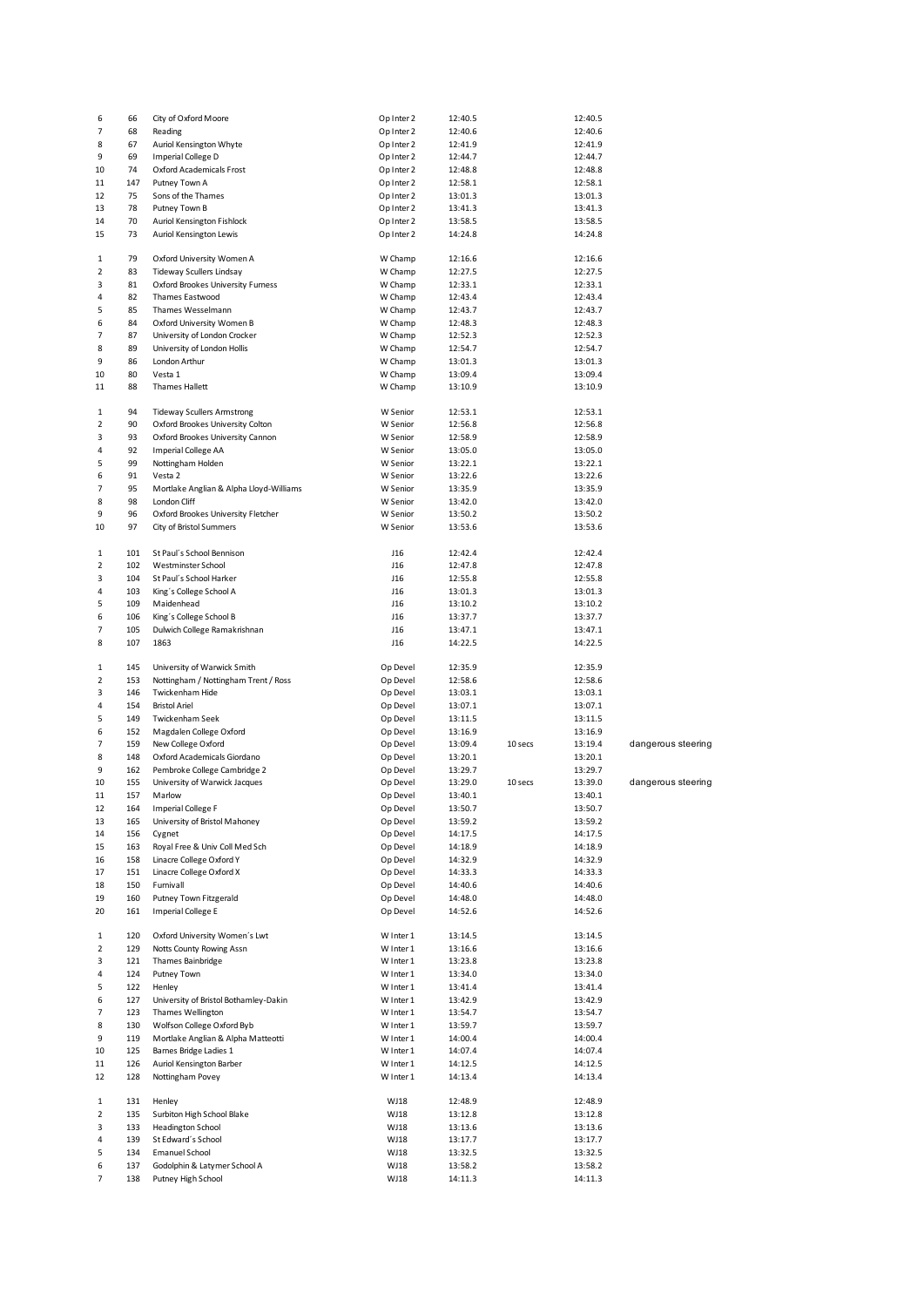| 8            | 141 | St Paul's Girls' School             | WJ18      | 14:20.0 |          | 14:20.0 |                    |
|--------------|-----|-------------------------------------|-----------|---------|----------|---------|--------------------|
| 9            | 144 | St George's College                 | WJ18      | 14:43.6 |          | 14:43.6 |                    |
| 10           | 143 | Kew House School                    | WJ18      | 14:49.1 |          | 14:49.1 |                    |
|              |     |                                     |           |         |          |         |                    |
|              |     |                                     |           |         | Handicap |         |                    |
| 1            | 112 | Upper Thames / London Moneley       | MasD      | 12:47.2 | 36 secs  | 12:11.2 |                    |
| 2            | 113 | Thames Tradesmen's                  | MasD      | 12:49.6 | 36 secs  | 12:13.6 |                    |
| 3            | 110 | London Cannon                       | MasB      | 12:47.8 | 6 secs   | 12:41.8 |                    |
| 4            | 111 | London Grace                        | MasC      | 13:39.5 | 19 secs  | 13:20.5 |                    |
|              |     |                                     |           |         | Handicap |         |                    |
| 1            | 116 | <b>Tideway Scullers</b>             | MasE      | 12:50.2 | 52 secs  | 11:58.2 |                    |
| 2            | 115 | Peterborough City                   | MasE      | 13:12.4 | 52 secs  | 12:20.4 |                    |
| 3            | 117 | Sons of the Thames                  | MasE      | 13:47.6 | 52 secs  | 12:56.6 |                    |
| 4            | 118 | Marlow                              |           | 14:07.2 |          |         |                    |
|              |     |                                     | MasE      | 14:19.7 | 52 secs  | 13:15.2 |                    |
| 5            | 204 | Putney Town                         | MasE      |         | 52 secs  | 13:27.7 |                    |
|              |     |                                     |           |         |          |         |                    |
| 1            | 166 | St Paul's School Wild               | J15       | 12:55.7 |          | 12:55.7 |                    |
| 2            | 171 | King's College School A             | J15       | 12:57.4 |          | 12:57.4 |                    |
| 3            | 170 | St Paul's School Kalia              | J15       | 12:58.8 |          | 12:58.8 |                    |
| 4            | 169 | Reading Blue Coat School A          | J15       | 13:18.6 |          | 13:18.6 |                    |
| 5            | 168 | Radley College Lowrie               | J15       | 13:25.8 |          | 13:25.8 |                    |
| 6            | 172 | St George's College Butler          | J15       | 13:32.2 |          | 13:32.2 |                    |
| 7            | 181 | Radley College Wenger               | J15       | 13:39.3 |          | 13:39.3 |                    |
| 8            | 167 | Westminster School On               | J15       | 13:56.9 |          | 13:56.9 |                    |
| 9            | 174 | Kew House School                    | J15       | 13:57.6 |          | 13:57.6 |                    |
| 10           | 182 | Reading Blue Coat School B          | J15       | 14:12.3 |          | 14:12.3 |                    |
| 11           | 180 | King's College School B             | J15       | 14:21.6 |          | 14:21.6 |                    |
| 12           | 173 | Dulwich College Skinner             | J15       | 14:22.7 |          | 14:22.7 |                    |
| 13           | 177 | Dulwich College Evans               | J15       | 14:35.1 |          | 14:35.1 |                    |
| 14           | 178 | <b>Emanuel School</b>               | J15       | 14:47.7 |          | 14:47.7 |                    |
|              |     |                                     |           |         |          |         |                    |
| 9            |     |                                     | WJ16      |         |          |         | dangerous steering |
|              | 183 | Henley                              |           | 13:19.5 | 10 secs  | 13:29.5 |                    |
| 10           | 187 | Surbiton High School Mint 1         | WJ16      | 13:34.0 |          | 13:34.0 |                    |
| 11           | 189 | <b>Headington School</b>            | WJ16      | 13:49.3 |          | 13:49.3 |                    |
| 12           | 184 | St Paul's Girls' School McCartney   | WJ16      | 13:51.7 |          | 13:51.7 |                    |
| 13           | 193 | Surbiton High School Mint 2         | WJ16      | 14:19.6 |          | 14:19.6 |                    |
| 14           | 186 | Putney High School A                | WJ16      | 14:22.8 |          | 14:22.8 |                    |
| 15           | 191 | <b>Emanuel School</b>               | WJ16      | 14:45.7 |          | 14:45.7 |                    |
| 16           | 188 | St Paul's Girls' School Lennon      | WJ16      | 14:47.6 |          | 14:47.6 |                    |
| 17           | 190 | Putney High School B                | WJ16      | 14:58.6 |          | 14:58.6 |                    |
| 18           | 192 | Godolphin & Latymer School          | WJ16      | 15:04.1 |          | 15:04.1 |                    |
|              |     |                                     |           |         | Handicap |         |                    |
| 1            | 200 | Broxbourne                          | WMasE     | 14:21.0 | 55 secs  | 13:26.0 |                    |
| 2            | 198 | Putney Town McGregor-Macdonald      | WMasD     | 14:23.4 | 38 secs  | 13:45.4 |                    |
| 3            | 199 | Marlow                              | WMasE     | 14:56.2 | 55 secs  | 14:01.2 |                    |
| 4            | 196 | Putney Town Huddy                   | WMasD     | 14:52.6 | 38 secs  | 14:14.6 |                    |
| 5            | 197 | Weybridge                           | WMasD     | 15:12.4 | 38 secs  | 14:34.4 |                    |
| 6            | 195 | Weybridge                           | WMasC     | 15:49.1 | 20 secs  | 15:29.1 |                    |
|              |     |                                     |           |         | Handicap |         |                    |
| 1            | 203 | Maidstone Invicta                   | MasF      | 13:33.2 | 71 secs  | 12:22.2 |                    |
| 2            | 201 | Weybridge                           | MasF      | 13:35.2 | 71 secs  | 12:24.2 |                    |
| 3            | 202 | Mortlake Anglian & Alpha            |           | 14:23.3 |          |         |                    |
|              |     |                                     | MasF      |         | 71 secs  | 13:12.3 |                    |
|              |     |                                     |           |         | Handicap |         |                    |
| 1            | 205 | <b>Tideway Scullers</b>             | MasG      | 14:01.3 | 91 secs  | 12:30.3 |                    |
| 2            | 207 | <b>Bristol Ariel</b>                | MasG      | 14:06.8 | 91 secs  | 12:35.8 |                    |
| 3            | 206 | Putney Town                         | MasG      | 14:11.5 | 91 secs  | 12:40.5 |                    |
| 4            | 208 | <b>Bewl Bridge</b>                  | MasH      | 14:41.7 | 114 secs | 12:47.7 |                    |
|              |     |                                     |           |         |          |         |                    |
| 1            | 216 | University of Warwick Fryers        | W Inter 2 | 13:55.9 |          | 13:55.9 |                    |
| 2            | 213 | Twickenham Granacher                | W Inter 2 | 14:13.6 |          | 14:13.6 |                    |
| 3            | 221 | University College Oxford 1         | W Inter 2 | 14:24.7 |          | 14:24.7 |                    |
| 4            | 211 | Oxford Academicals Hazenbosch       | W Inter 2 | 14:27.7 |          | 14:27.7 |                    |
| 5            | 209 | <b>Imperial College BB</b>          | W Inter 2 | 14:29.4 |          | 14:29.4 |                    |
| 6            | 212 | Vesta 3                             | W Inter 2 | 14:33.4 |          | 14:33.4 |                    |
| 7            | 217 | Reading                             | W Inter 2 | 14:35.5 |          | 14:35.5 |                    |
| 8            | 215 | Furnivall                           | W Inter 2 | 14:44.0 |          | 14:44.0 |                    |
| 9            | 210 | Barnes Bridge Ladies 2              | W Inter 2 | 14:45.8 |          | 14:45.8 |                    |
| 10           | 219 | King's College London               | W Inter 2 | 14:52.3 |          | 14:52.3 |                    |
| 11           | 220 | Twickenham Edwards                  | W Inter 2 | 15:03.1 |          | 15:03.1 |                    |
| 12           | 214 | Wolfson College Oxford Cliff        | W Inter 2 | 15:10.2 |          | 15:10.2 |                    |
|              | 222 | Oxford Academicals Noons            | W Inter 2 | 16:05.7 |          | 16:05.7 |                    |
| 13           |     |                                     |           |         |          |         |                    |
| $\mathbf{1}$ | 231 | Henley                              | WJ15      | 14:19.1 |          | 14:19.1 |                    |
|              |     |                                     |           |         |          |         |                    |
| 2            | 223 | Surbiton High School Silver         | WJ15      | 14:14.1 | 10 secs  | 14:24.1 | late to start      |
| 3            | 224 | Lady Eleanor Holles School Peasnell | WJ15      | 14:32.8 |          | 14:32.8 |                    |
| 4            | 226 | Surbiton High School Green          | WJ15      | 14:52.2 | 10 secs  | 15:02.2 | late to start      |
| 5            | 229 | Surbiton High School Grey           | WJ15      | 15:07.3 | 10 secs  | 15:17.3 |                    |
| 6            | 230 | Emanuel School                      | WJ15      | 15:50.2 |          | 15:50.2 |                    |
| 7            | 225 | Godolphin & Latymer School          | WJ15      | 16:38.3 |          | 16:38.3 |                    |
| 8            | 228 | St Paul's Girls' School             | WJ15      | 16:50.4 |          | 16:50.4 |                    |
|              |     |                                     |           |         |          |         |                    |
| 1            | 236 | Pembroke College Cambridge 1        | W Devel   | 14:18.0 |          | 14:18.0 |                    |
| 2            | 233 | Auriol Kensington Martin            | W Devel   | 14:48.2 |          | 14:48.2 |                    |
| 3            | 239 | Marlow Franek                       | W Devel   | 14:48.6 |          | 14:48.6 |                    |
|              |     |                                     |           |         |          |         |                    |